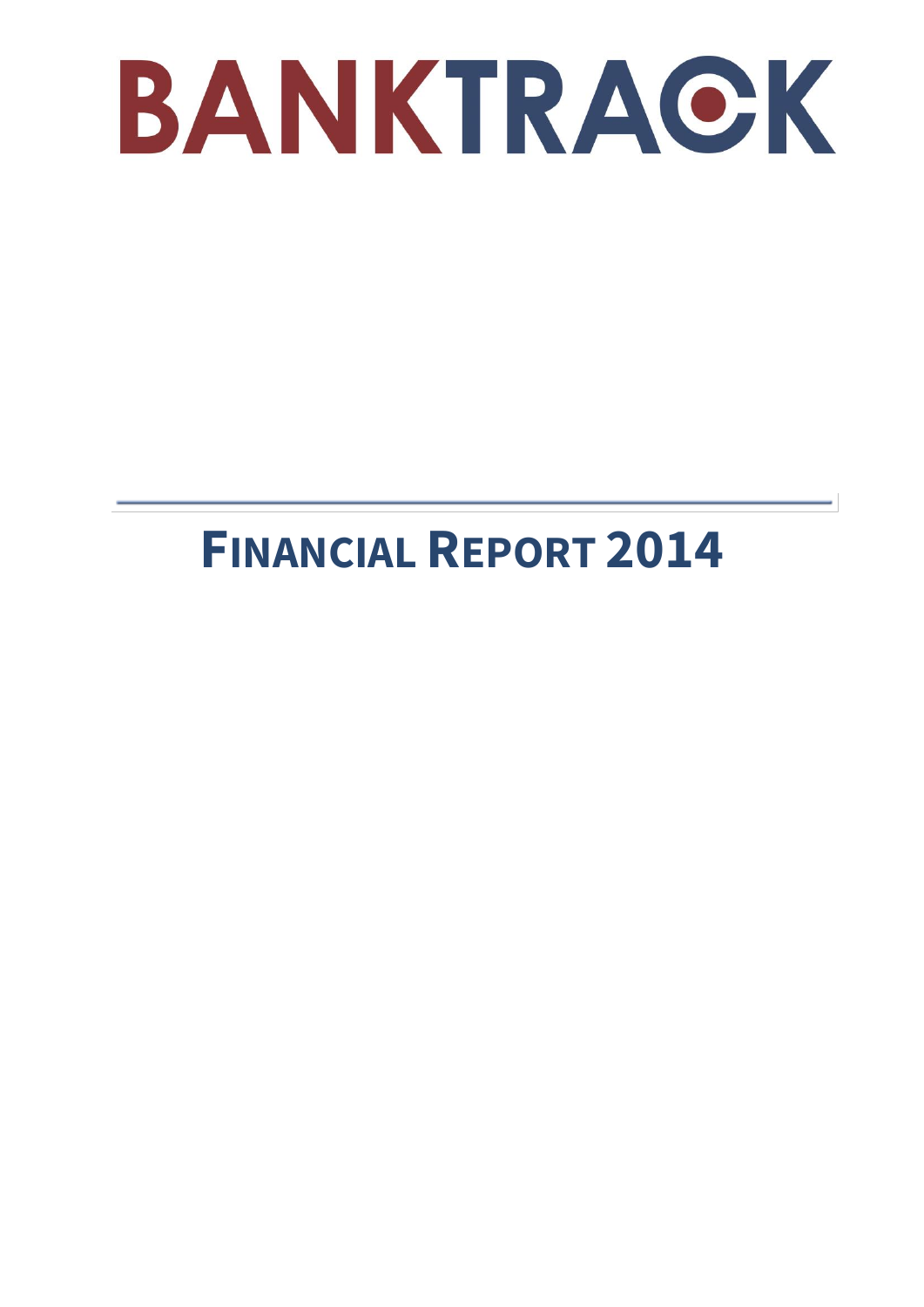# **CONTENT**

C

### **CONTACT:**

Johan Frijns, Director johan@banktrack.org T: 31-24-3249220

BankTrack Vismarkt 15 6511 VJ Nijmegen Netherlands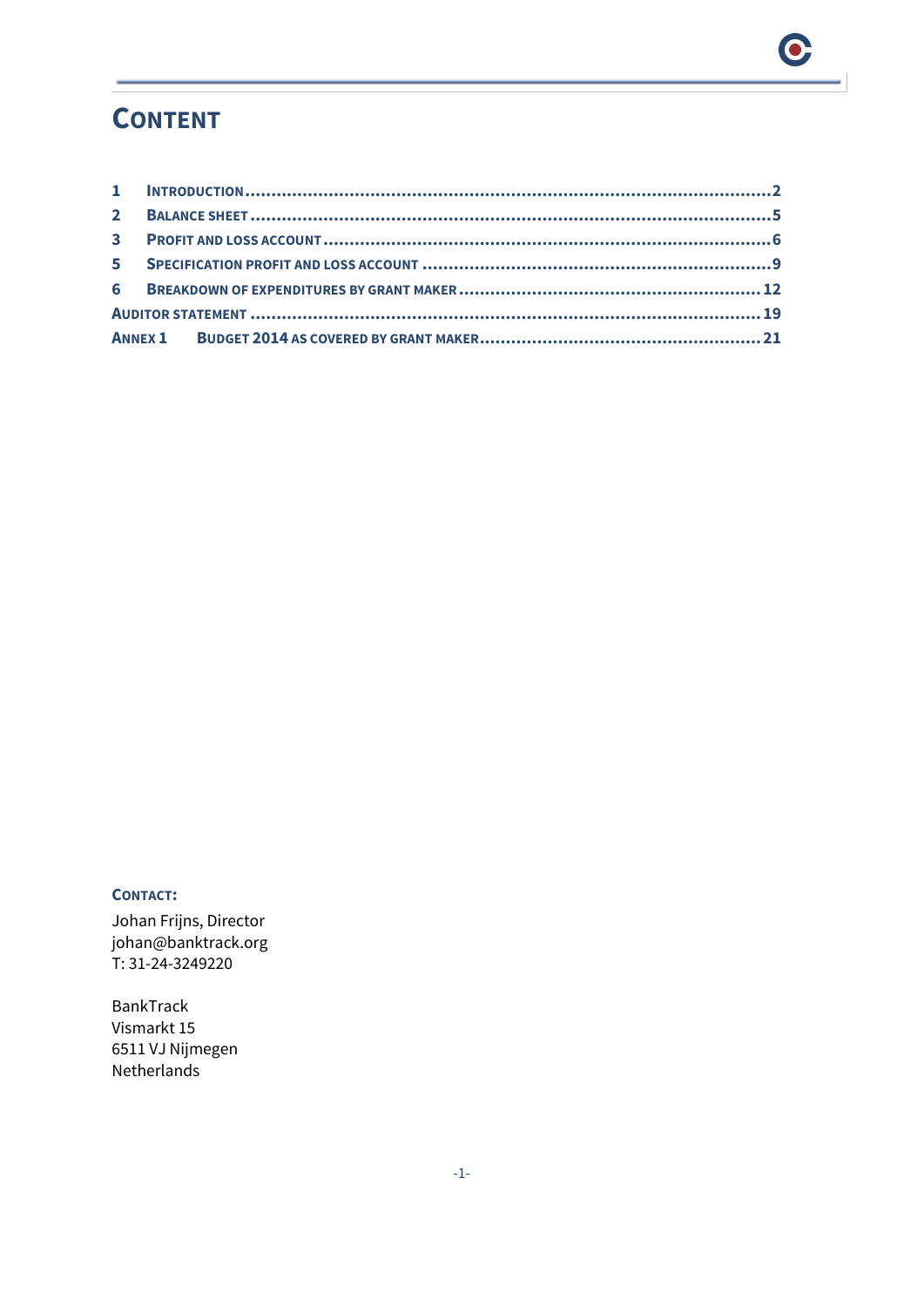# <span id="page-2-0"></span>**1 INTRODUCTION**

2015 will be a year of change for BankTrack, as we transition from being a formal network of NGOs together constituting the BankTrack network to an independent campaigning organisation working together with a great many partner groups. The change marks the end of a very busy and turbulent year for our network in which we preceded with our most important work streams while also spent considerable time chasing for financial support and reinventing ourselves.

As in previous years also in 2014 we focused our campaign efforts on stopping banks from financing the coal sector; our 'Banks: Quit Coal!' campaign. With support from both the European Climate Foundation and the VK Rasmussen Fund we managed to launch the CoalBanks website, featuring a database exposing the links between the biggest coal companies and 92 of the world's largest banks. In addition we've directly targeted the financiers of a number of coal projects. For example, we've helped stop French bank Société Générale from financing the Alpha Coal project, a massive coal mine and export project proposed in Queensland, Australia. And together with many allies we've successfully pressured nine of the largest twenty coal banks to avoid finance for the new coal terminals at Queensland's Abbot Point.

Our new campaign work on the financing of the pulp and paper and palm oil sector is ramping up as well. Thanks to a grant from the JMG foundation we could hire a forest campaigner that, together with our work partners RAN and European Environmental Paper Network, set out to target companies like Bumitama and APRIL for their destructive impact on the last remaining tropical forests in Indonesia. Those were just two of the more visible results from a year in which we have also researched other banks' investments in financing deforestation and lobbied a range banks to avoid or divest from the most egregious cases.

All through 2014, our human rights work also continued, culminating in December when we produced a report ranking 32 banks for the first time on their progress towards implementing the UN Guiding Principles on Business and Human Rights. Although the Principles are not perfect, for banks to fully implement them would represent substantial progress in them taking up their responsibility to respect human rights. The campaign has already secured a promise from the Thun Group – the group of banks working most actively on this issue – to "consider" their responsibilities to provide remedy for victims of human rights abuse.

Other activities in 2014 included efforts to impact on the newly launched 'Green Bond Principles', a continuous engagement with banks on the development of the Equator Principles and providing campaign support to many of our member groups and working partners.

### **For a more detailed account of our activities in 2014 we refer to our Annual Report 2014, available on our website.**

### **NEW BANKTRACK**

At the end of 2014, following an intensive consultation and discussion process, our members endorsed the proposal of our Steering committee to dissolve our formal membership structure and allow the secretariat to reinvent itself as a new global tracking, campaigning and NGO support organisation targeting the business activities of private sector banks. From 2015 onwards, BankTrack will therefore proceed as a Netherlands based organisation acting on its own, but well connected to, and cooperating closely with our many working partners, our former members included. While our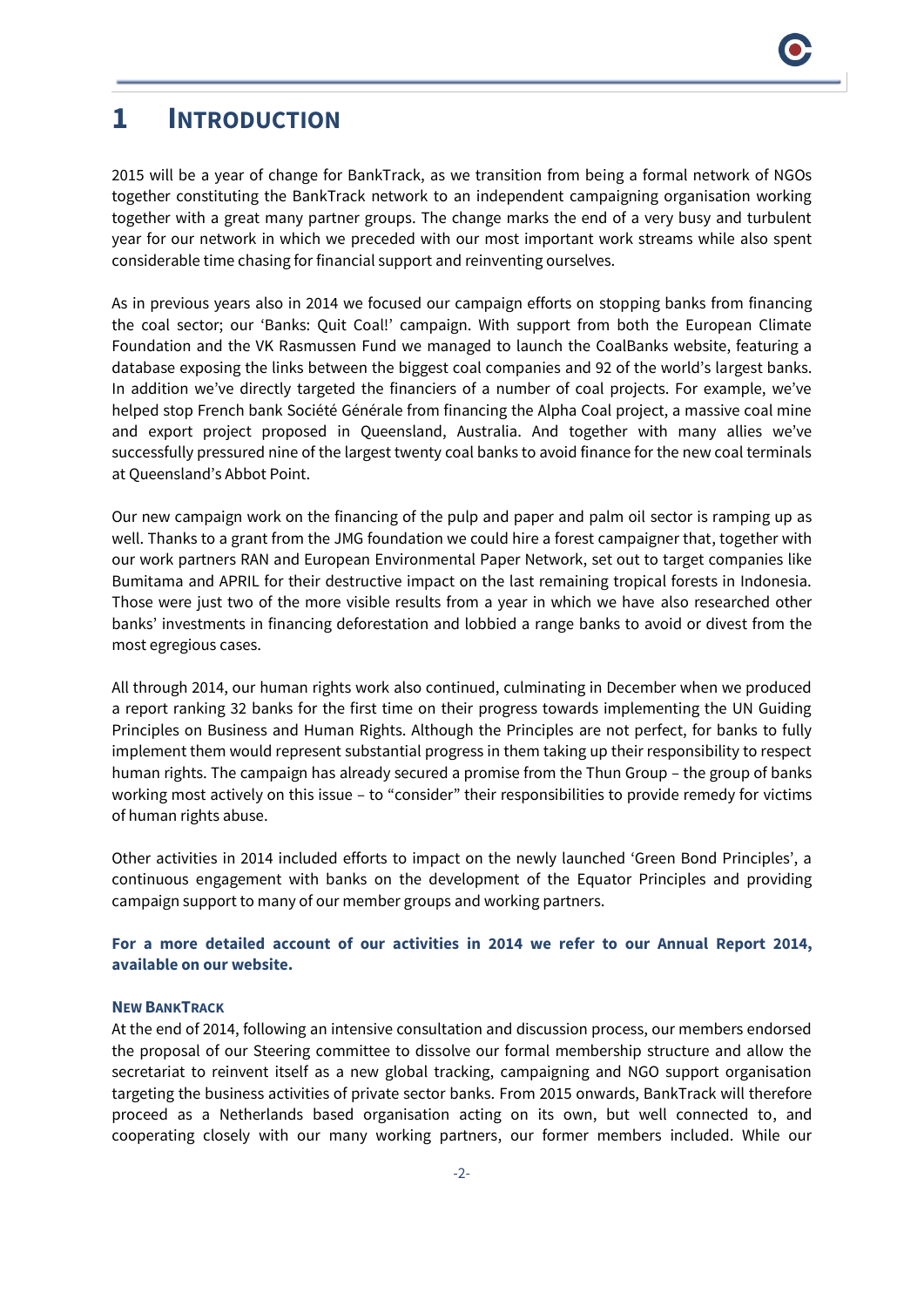organisational model will thus change, our mission –summarised as 'pushing private sector banks towards sustainability'- will remain the same, as will our role as support group for NGOs engaging with banks.

The new arrangement will have consequences for the structure of our work budget, our fundraising strategy and our income sources (with for example no longer income deriving from membership fees), but we expect this reorganisation to lead to an overall improvement of our financial situation compared to 2014.

### **STAFFING AT SECRETARIAT**

In 2014 the secretariat in Nijmegen consisted of a staff of four, with our new forest campaigner joining the director, office manager and researcher & editor as part of the team. We also continued our arrangement with Les Amis de la Terre in France, which formally employs our climate and energy coordinator working from his home in France. To support our 'Banks; Quit coal!' campaign we made arrangements with a consultant in Czech Republic to team up with us for two days per week.

Our total staff capacity in 2014 was therefore on average 4,3 fte, an improvement compared to 2013 (3 fte) but at least two full fte below what would have been needed to effectively manage the network. With new BankTrack in place, we have expanded our staff capacity for 2015 already to 6 fte, intern and temporary staff included, and aim to hire a further two persons as soon as our financial situation permits this.

### **SALARY POLICY**

The salary arrangements of BankTrack are guided by the Dutch 'CAO Welzijn'1, this as far as our financial situation permits us to do so. There have been no changes in this policy in 2014 compared to the previous year, with a new CAO Welzijn only coming into effect in 2015. Contracts with most of our staff were renegotiated early 2015, leading to fixed contracts for three members and a renewed temporary contract for the fourth core staff person. Salary payments are again in line with the CAO Welzijn, respectively, scale 12.13Ui (director), scale 10,1 (editor & researcher), 8.1 (office manager) and 8.0 forest campaigner.2

### **FINANCIAL SUPPORT 2014, STRATEGY FOR 2015**

While the organizational changes within BankTrack were primarily motivated by the need to become more effective in our cooperation with other groups, our deteriorating financial outlook also played a role in opting for these changes. Throughout 2014 we received support from the CS Mott Foundation (supporting us since 2003) and Oxfam Novib (since 2008). However, both foundations indicated early 2014 already that they would terminate their support at the end of 2014. This opened the prospect of BankTrack entering 2015 with no core financing at all, which would have made the continuation of BankTrack as a network next to impossible.

To attract such core financing from other sources we strongly felt that a major overhaul of the organization and of our strategy was needed. The new direction for BankTrack in 2015 now in place has led Oxfam Novib to renew its support for one more additional year, while we are busy approaching other, new funders for additional core funding.

-

<sup>1</sup> http://cdn.salaris-informatie.nl/images/stories/CAO/welzijn/CAO\_welzijn\_maatschappelijke\_dienstverlening\_2014- 2016.pdf

<sup>2</sup> Idem, p 80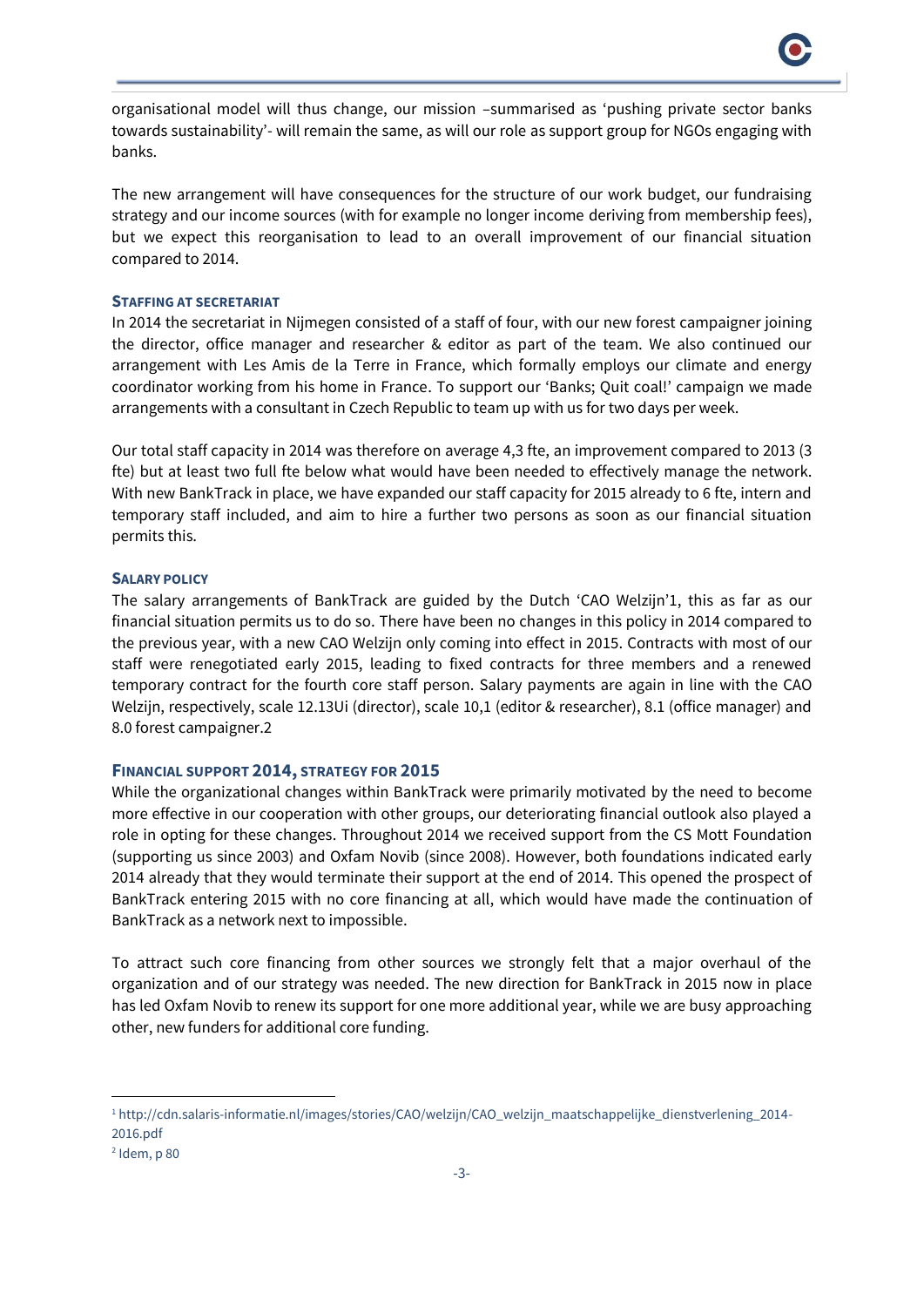On a positive note, the agreement of 2013 between BankTrack and the European Climate Foundation (ECF) on support for our climate and energy campaign was renewed in June 2014. In addition, the VK Rasmussen Foundation provided a sizeable project grant for one year specifically for the 'Banks, Quit Coal!' part of our climate focused activities. After a interruption of two years the JMG foundation also stepped in with a grant for our newly established forest campaign.

With these three grants running into 2015 and the commitment of Oxfam Novib to finance our core costs for one more year we have at the beginning of 2015 reached a level of relative financial stability that was already absent since 2013. However, it remains top priority to expand our funding base. A major fundraising effort is underway to reach that goal.

### **FINANCIAL RESERVES**

In light of the uncertain financial outlook for 2015 that was with us most of 2014, we have followed a prudent course in spending our resources and building up our financial reserves. As a result, In 2014 we have managed to increase our general reserves to 165,743 euro, an increase of 23,819 euro compared to the end of 2013 (141.654 euro). This was achieved mainly by maintaining our progressive membership fee system introduced in 2013, in which our larger member groups pay substantially more than our smaller member groups. Additional income came from providing services to external partners and interest earnings. Our target for FY 2014 had been to create a reserve of 150.000 euro, which we have managed to achieve.

Nijmegen, March 2015

Johan Frijns, Coordinator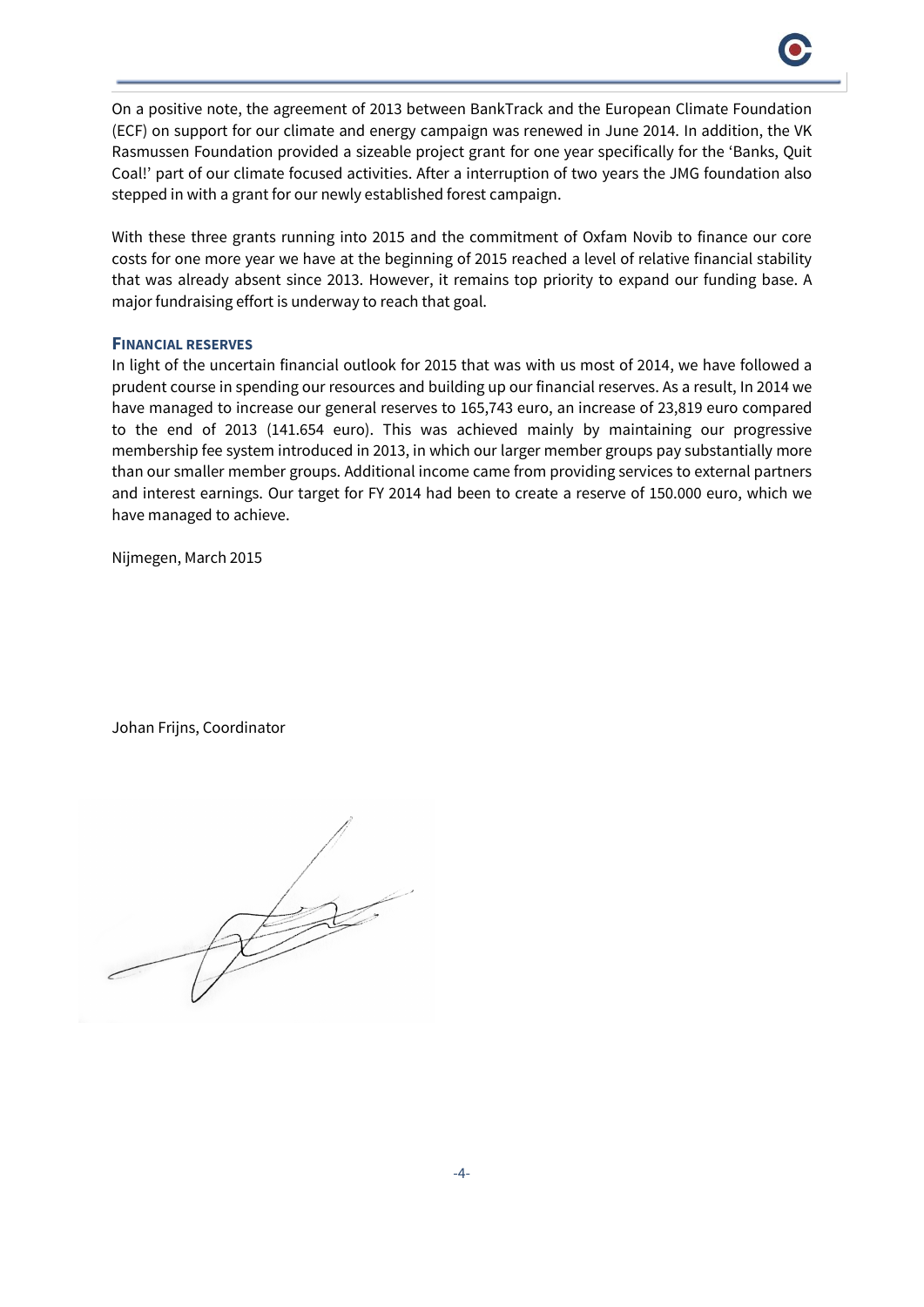# <span id="page-5-0"></span>**2 BALANCE SHEET**

|                                         |                |         | <b>December 31, 2014</b> | <b>December 31, 2013</b> |         |
|-----------------------------------------|----------------|---------|--------------------------|--------------------------|---------|
| <b>CURRENT ASSETS</b>                   |                |         |                          |                          |         |
| Specification*                          |                |         |                          |                          |         |
| <b>Fixed assets</b>                     |                |         |                          |                          |         |
| Tangible fixed assets                   | $\mathbf{1}$   | 521     |                          | 1,282                    |         |
|                                         |                |         | 521                      |                          | 1,282   |
|                                         |                |         |                          |                          |         |
| <b>Claims</b>                           |                |         |                          |                          |         |
| Deposits                                | $\overline{2}$ | 2,300   |                          | 2,300                    |         |
| Paid in advance                         |                |         |                          | 12                       |         |
| Accounts receivable                     |                |         |                          | 50                       |         |
|                                         |                |         | 2,300                    |                          | 2,362   |
| <b>Cash at banks</b>                    | 3              |         | 355,705                  |                          | 268,552 |
|                                         |                |         | 358,526                  |                          | 272,196 |
|                                         |                |         |                          |                          |         |
|                                         |                |         | <b>December 31, 2014</b> | <b>December 31, 2013</b> |         |
| <b>CURRENT LIABILITIES</b>              |                |         |                          |                          |         |
| <b>General reserve account</b>          |                |         |                          |                          |         |
| Reserve value at January 1              |                | 141,654 |                          | 111,513                  |         |
| Balance financial year                  |                | 23,819  |                          | 30,141                   |         |
|                                         |                |         | 165,473                  |                          | 141,654 |
| <b>Projects reserve account</b>         |                |         |                          |                          |         |
| Reservations long term income           | 4              | 179,799 |                          | 120,221                  |         |
| Reservations ongoing projects           | 5              | 3,000   |                          | 3,000                    |         |
|                                         |                |         |                          |                          |         |
|                                         |                |         | 182,799                  |                          | 123,221 |
| <b>Accounts payable</b>                 |                |         |                          |                          |         |
| Salaries, taxes, social contributions 6 |                | 5,673   |                          | 4,364                    |         |
| Remaining accounts payable              | 7              | 4,581   |                          | 2,957                    |         |
|                                         |                |         | 10,253                   |                          | 7,321   |
|                                         |                |         | 358,526                  |                          | 272,196 |

\* see 'specification balance sheet'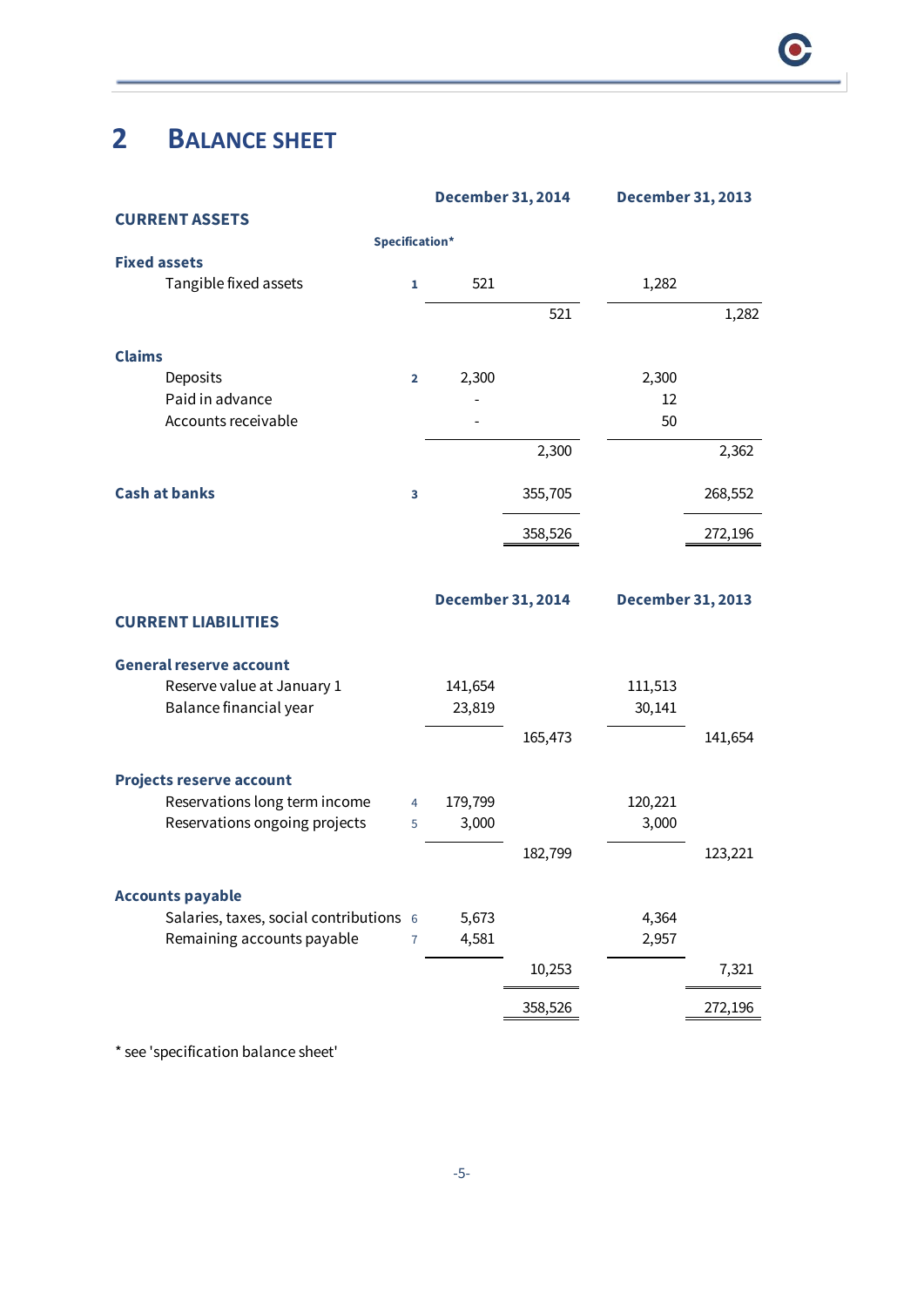# <span id="page-6-0"></span>**3 PROFIT AND LOSS ACCOUNT**

|                               |                |         | 2014<br>2013 |         |         |  |
|-------------------------------|----------------|---------|--------------|---------|---------|--|
| <b>INCOME</b>                 |                |         |              |         |         |  |
|                               | Specification* |         |              |         |         |  |
| Grants                        | 1              | 262,268 |              | 241,512 |         |  |
| interest earnings             | 2              | 2,183   |              | 3,956   |         |  |
| other income                  | 3              | 26,908  |              | 26,289  |         |  |
|                               |                |         | 291,359      |         | 271,757 |  |
| Total income                  |                |         | 291,359      |         | 271,757 |  |
|                               |                | 2014    |              | 2013    |         |  |
| <b>EXPENDITURES</b>           |                |         |              |         |         |  |
| 1. ORGANISATION               |                |         |              |         |         |  |
| 1.1&1.2 Staff                 |                |         |              |         |         |  |
| Staff costs                   | 4              |         | 208,616      |         | 187,289 |  |
| 1.3 Secretariat               |                |         |              |         |         |  |
| Housing costs                 | 5              | 11,210  |              | 11,024  |         |  |
| Secretariat                   | 6              | 24,307  |              | 23,126  |         |  |
| Depreciation equipment        |                | 761     |              | 981     |         |  |
|                               |                |         | 36,278       |         | 35,130  |  |
| <b>2. WORK AREAS</b>          |                |         |              |         |         |  |
|                               |                |         |              |         |         |  |
| 2.1 Network development       |                |         |              | 9,739   |         |  |
| 2.2 Bank focused campaigns    | $\overline{7}$ | 948     |              | 1,619   |         |  |
| 2.3 Project focused campaigns | 8              | 3,828   |              | 3,600   |         |  |
| 2.4 Issue focused campaigns   | 9              | 17,870  |              | 4,239   |         |  |
|                               |                |         | 22,646       |         | 19,197  |  |
| Total expenditures            |                |         | 267,540      |         | 241,616 |  |
| <b>Result</b>                 |                |         | 23,819       |         | 30,141  |  |
|                               |                |         | 291,359      |         | 271,757 |  |

\* see 'specification profit and loss account'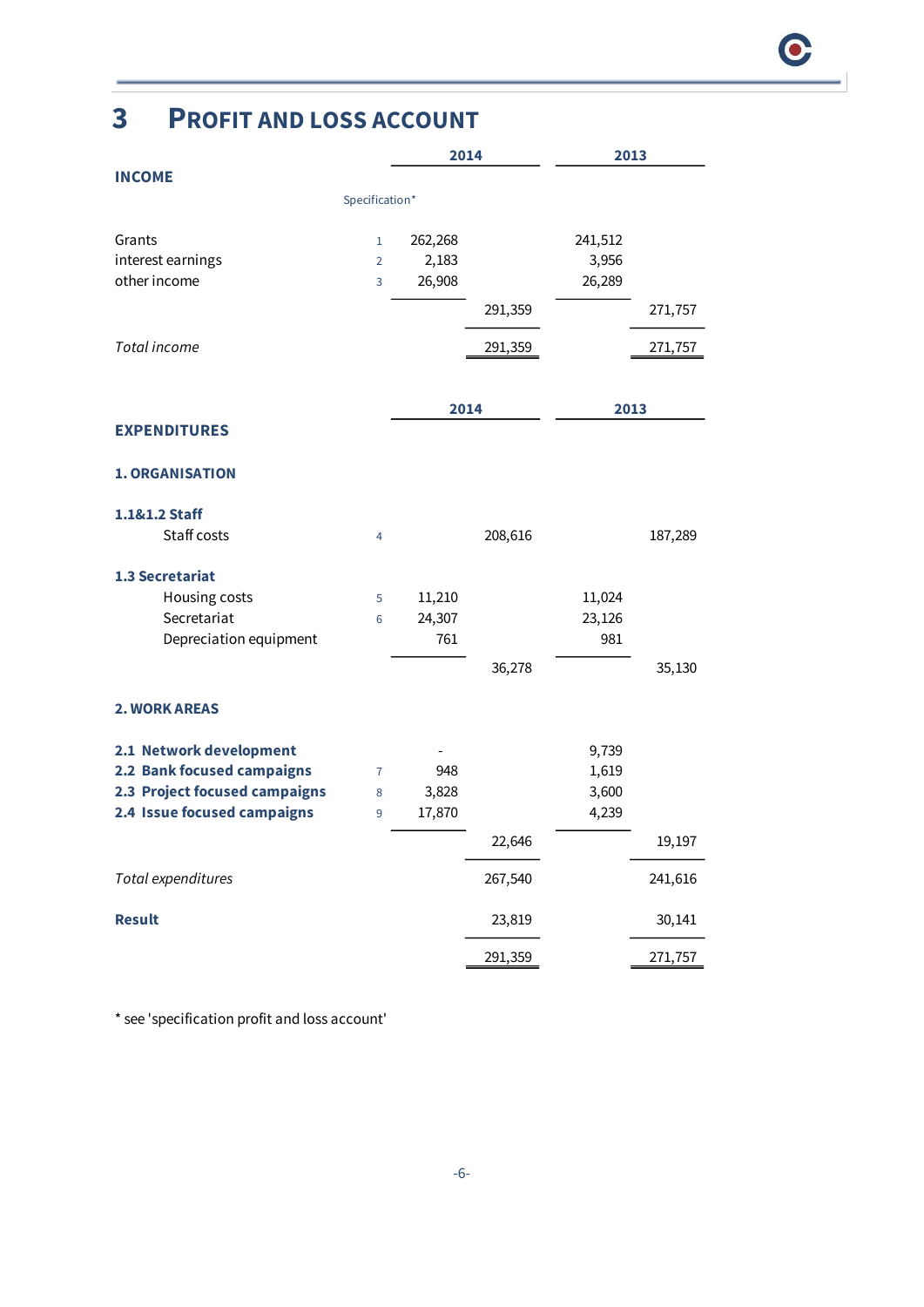# **4 SPECIFICATION BALANCE SHEET**

### **CURRENT ASSETS**

| $\mathbf{1}$   | <b>Tangible fixed assets</b>   | inventory computers      |         |                          | total   |
|----------------|--------------------------------|--------------------------|---------|--------------------------|---------|
|                | Purchase value Dec 31, 2013    | 5,348                    | 13,080  |                          | 18,428  |
|                | Depreciation till Dec 31, 2013 | 5,096-                   | 12,050- |                          | 17,146- |
|                | Book value Dec 31, 2013        | 252                      | 1,030   |                          | 1,282   |
|                | Disposed 2014                  |                          | 1,238-  |                          | 1,238-  |
|                | Disposed depreciation 2014     |                          | 1,238   |                          | 1,238   |
|                | Depreciation 2014              | 98-                      | 664-    |                          | 761-    |
|                | Book value Dec 31, 2014        | 155                      | 366     |                          | 521     |
|                |                                | <b>December 31, 2014</b> |         | <b>December 31, 2013</b> |         |
| $\overline{2}$ | <b>Deposits</b>                |                          |         |                          |         |
|                | Deposit rent                   |                          | 2,300   |                          | 2,300   |
|                | <b>Paid in advance</b>         |                          |         |                          |         |
|                | Div. office costs              |                          |         | 12                       |         |
|                |                                |                          |         |                          | 12      |
|                | <b>Accounts receivable</b>     |                          |         |                          |         |
|                | Other accounts receiveable     |                          |         | 50                       |         |
|                |                                |                          |         |                          | 50      |
| 3              | <b>Cash at banks</b>           |                          |         |                          |         |
|                | Triodos bank                   | 5,684                    |         | 6,728                    |         |
|                | Paypal                         | 115                      |         |                          |         |
|                | Triodos savings account        | 122,778                  |         | 80,627                   |         |
|                | ASN bank savings account       | 227,153                  |         | 181,221                  |         |
|                | Creditcard                     | $25 -$                   |         | $23 -$                   |         |
|                |                                |                          | 355,705 |                          | 268,552 |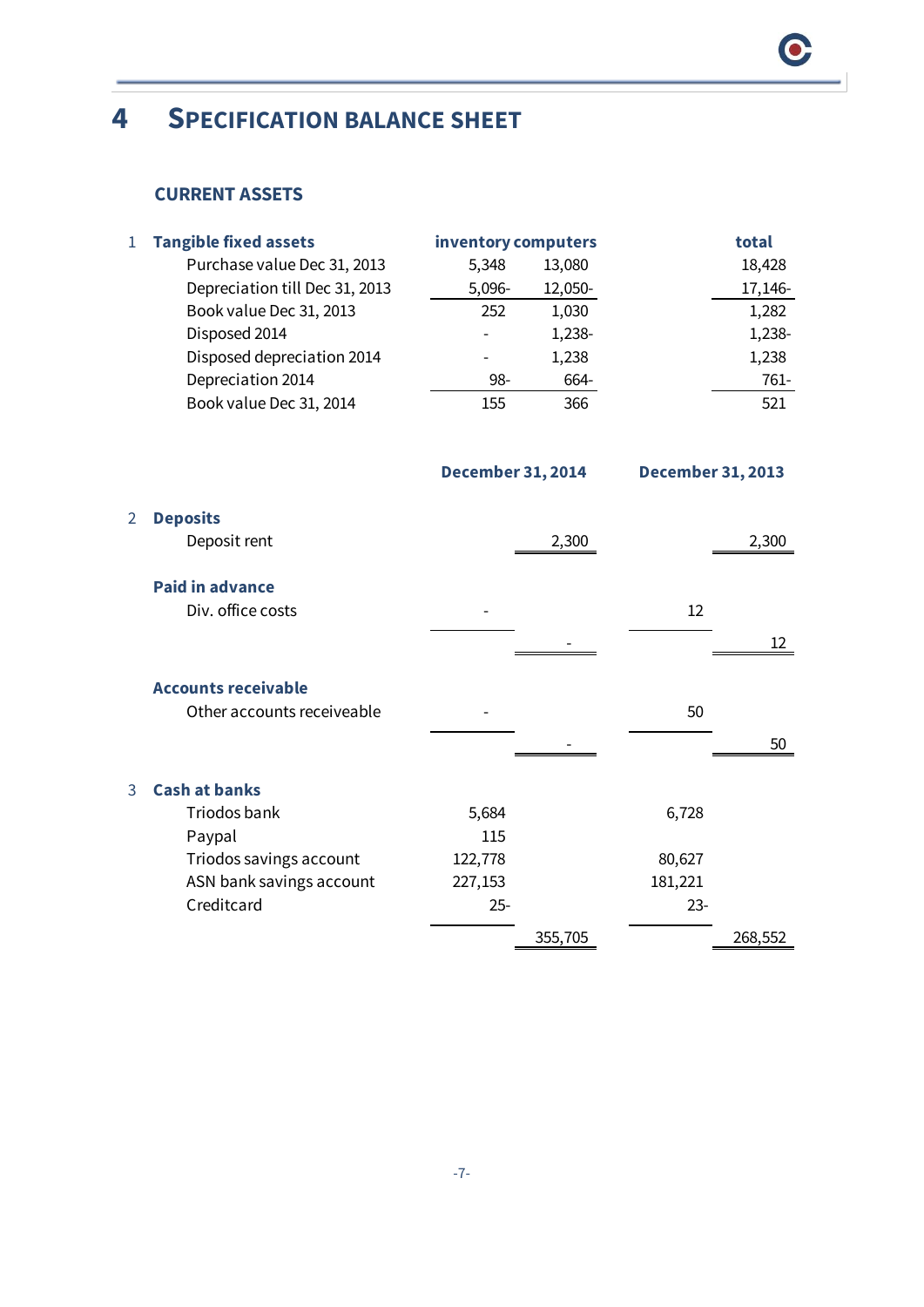### **CURRENT LIABILITIES**

|   |                                                                                   | <b>December 31, 2014</b> |         | <b>December 31, 2013</b> |         |
|---|-----------------------------------------------------------------------------------|--------------------------|---------|--------------------------|---------|
| 4 | <b>Reservations long term income</b>                                              |                          |         |                          |         |
|   | <b>CS Mott Foundation</b>                                                         |                          |         | 63,387                   |         |
|   | <b>JMG Foundation</b>                                                             | 15,680                   |         | 3,611                    |         |
|   | Oxfam-Novib                                                                       | 76,982                   |         | 37,984                   |         |
|   | <b>ECF-PIE</b>                                                                    | 5,644                    |         | 15,239                   |         |
|   | <b>VK Rasmussen</b>                                                               | 65,765                   |         |                          |         |
|   | RAN/EEPN                                                                          | 15,728                   |         |                          |         |
|   |                                                                                   |                          | 179,799 |                          | 120,221 |
|   |                                                                                   |                          |         |                          |         |
| 5 | <b>Reservations ongoing projects</b>                                              |                          |         |                          |         |
|   | Auditor (est.)                                                                    | 3,000                    |         | 3,000                    |         |
|   |                                                                                   |                          | 3,000   |                          | 3,000   |
|   |                                                                                   |                          |         |                          |         |
| 6 | <b>Salaries, taxes and social contributions</b><br>Reservation holiday supplement | 5,673                    |         | 5,142                    |         |
|   | Pay-as-you-earn-income-tax                                                        |                          |         | 564-                     |         |
|   | Pensions                                                                          |                          |         | $214 -$                  |         |
|   |                                                                                   |                          |         |                          |         |
|   |                                                                                   |                          | 5,673   |                          | 4,364   |
| 7 | <b>Remaining accounts payable</b>                                                 |                          |         |                          |         |
|   | <b>Staff AdT France</b>                                                           | 2,454                    |         | 2,511                    |         |
|   | Other accounts payable                                                            | 2,126                    |         | 446                      |         |
|   |                                                                                   |                          |         |                          |         |
|   |                                                                                   |                          | 4,581   |                          | 2,957   |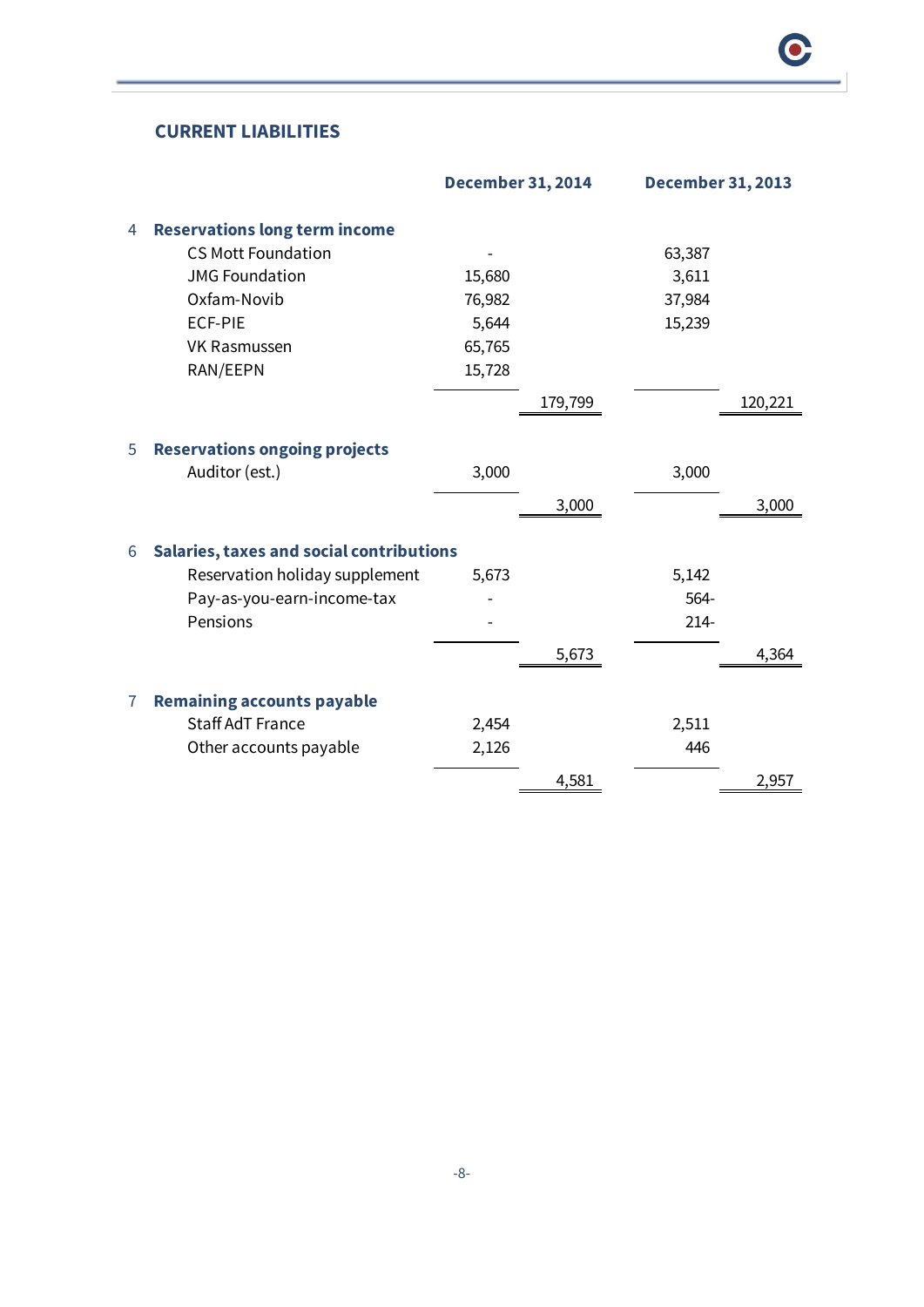# <span id="page-9-0"></span>**5 SPECIFICATION PROFIT AND LOSS ACCOUNT**

|                             | 2014   |         | 2013    |         |
|-----------------------------|--------|---------|---------|---------|
| <b>INCOME</b>               |        |         |         |         |
| 1 Grants                    |        |         |         |         |
| <b>CS Mott Foundation</b>   | 77,778 |         | 70,458  |         |
| Oxfam Novib                 | 91,002 |         | 121,125 |         |
| <b>JMG Foundation</b>       | 9,931  |         | 3,600   |         |
| <b>ECF-PIE</b>              | 69,848 |         | 22,823  |         |
| VK Rasmussen Foundation     | 13,709 |         |         |         |
| <b>Sigrid Rausing Trust</b> |        |         | 23,506  |         |
|                             |        | 262,268 |         | 241,512 |
| 2 Interest earnings         |        |         |         |         |
| on bank accounts            | 2,183  |         | 3,956   |         |
|                             |        | 2,183   |         | 3,956   |
| 3 Other income              |        |         |         |         |
| Member support, fees        | 20,189 |         | 26,059  |         |
| Network contributions       | 5,272  |         |         |         |
| Income other                | 1,447  |         | 229     |         |
|                             |        | 26,908  |         | 26,289  |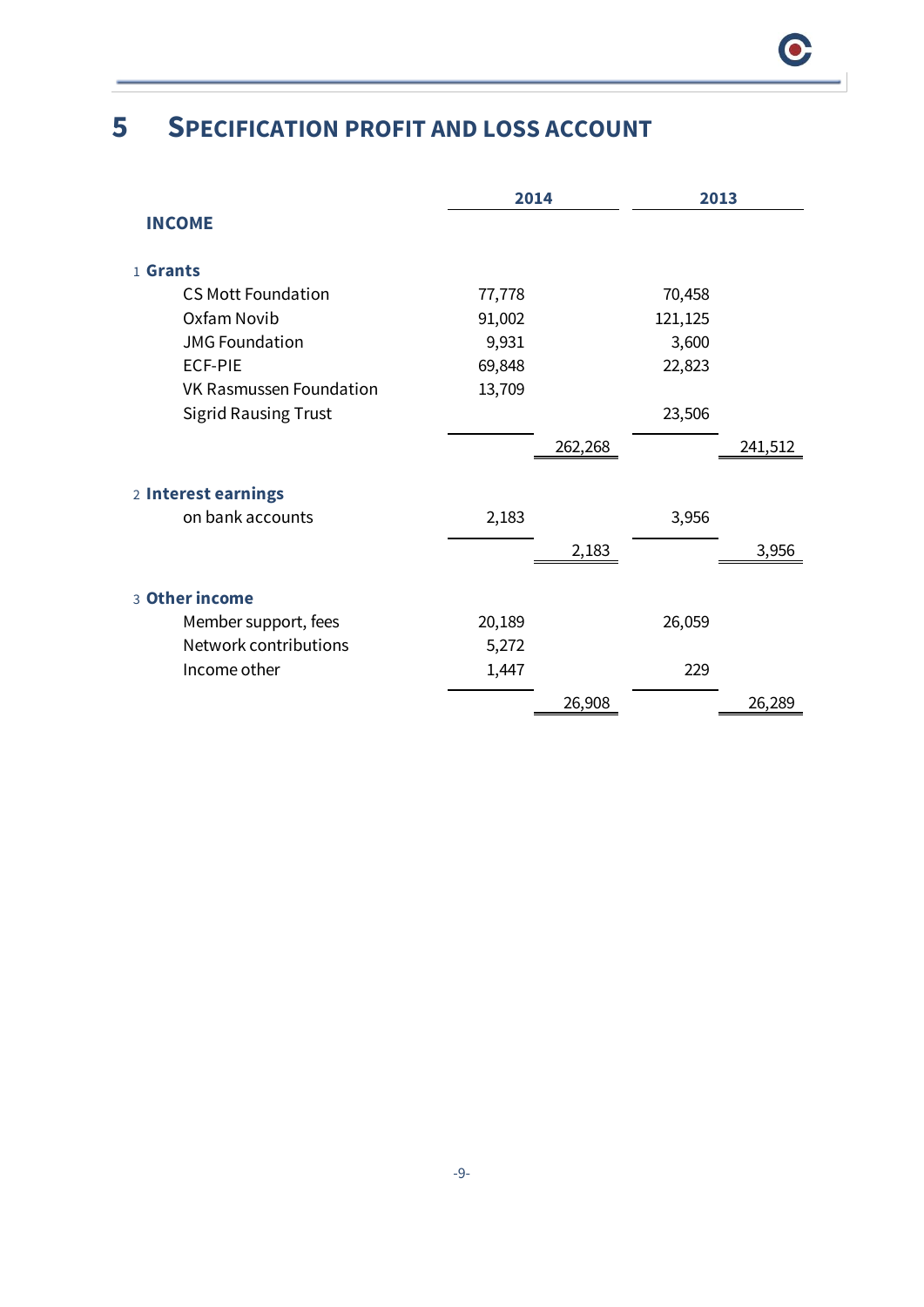|                                    | 2014    |         | 2013    |         |
|------------------------------------|---------|---------|---------|---------|
| <b>EXPENDITURES</b>                |         |         |         |         |
| <b>1. ORGANISATION</b>             |         |         |         |         |
| 4 1.1 & 1.2 Staff                  |         |         |         |         |
| Gross salaries                     | 115,263 |         | 102,507 |         |
| Social contributions               | 19,394  |         | 15,168  |         |
| Pension contributions              | 8,150   |         | 7,792   |         |
| Reservation holiday money          | 531     |         | 1,319   |         |
| Premiums absenteism insurance      | 1,398   |         | 1,147   |         |
| <b>Staff at AdT France</b>         | 53,054  |         | 52,511  |         |
| Staff commuting costs              | 3,599   |         | 5,505   |         |
| Training, education & coaching     | 1,898   |         | 1,340   |         |
| Volunteers                         | 250     |         |         |         |
| Consultants                        | 5,079   |         |         |         |
|                                    |         | 208,616 |         | 187,289 |
| 5 1.3 Housing costs                |         |         |         |         |
| Rent, housing costs                | 11,210  |         | 11,024  |         |
|                                    |         | 11,210  |         | 11,024  |
|                                    |         |         |         |         |
| 6 1.3 Secretariat                  |         |         |         |         |
| Insurances                         | 260     |         | 211     |         |
| Communication costs, hosting       | 1,939   |         | 2,347   |         |
| <b>Supplies</b>                    | 1,736   |         | 1,352   |         |
| Copy, printing                     | 750     |         | 1,381   |         |
| Representation costs               | 192     |         | 844     |         |
| Documentation                      | 681     |         | 903     |         |
| Other secretariat costs            | 346     |         | 209     |         |
| Travel staff                       | 324     |         | 59      |         |
| Translations                       |         |         | 701     |         |
| IT, website & design               | 12,513  |         | 6,639   |         |
| Bookkeeping and salary administrat | 2,550   |         | 5,295   |         |
| Auditor                            | 2,571   |         | 2,511   |         |
| <b>Banking costs</b>               | 447     |         | 674     |         |
|                                    |         | 24,307  |         | 23,126  |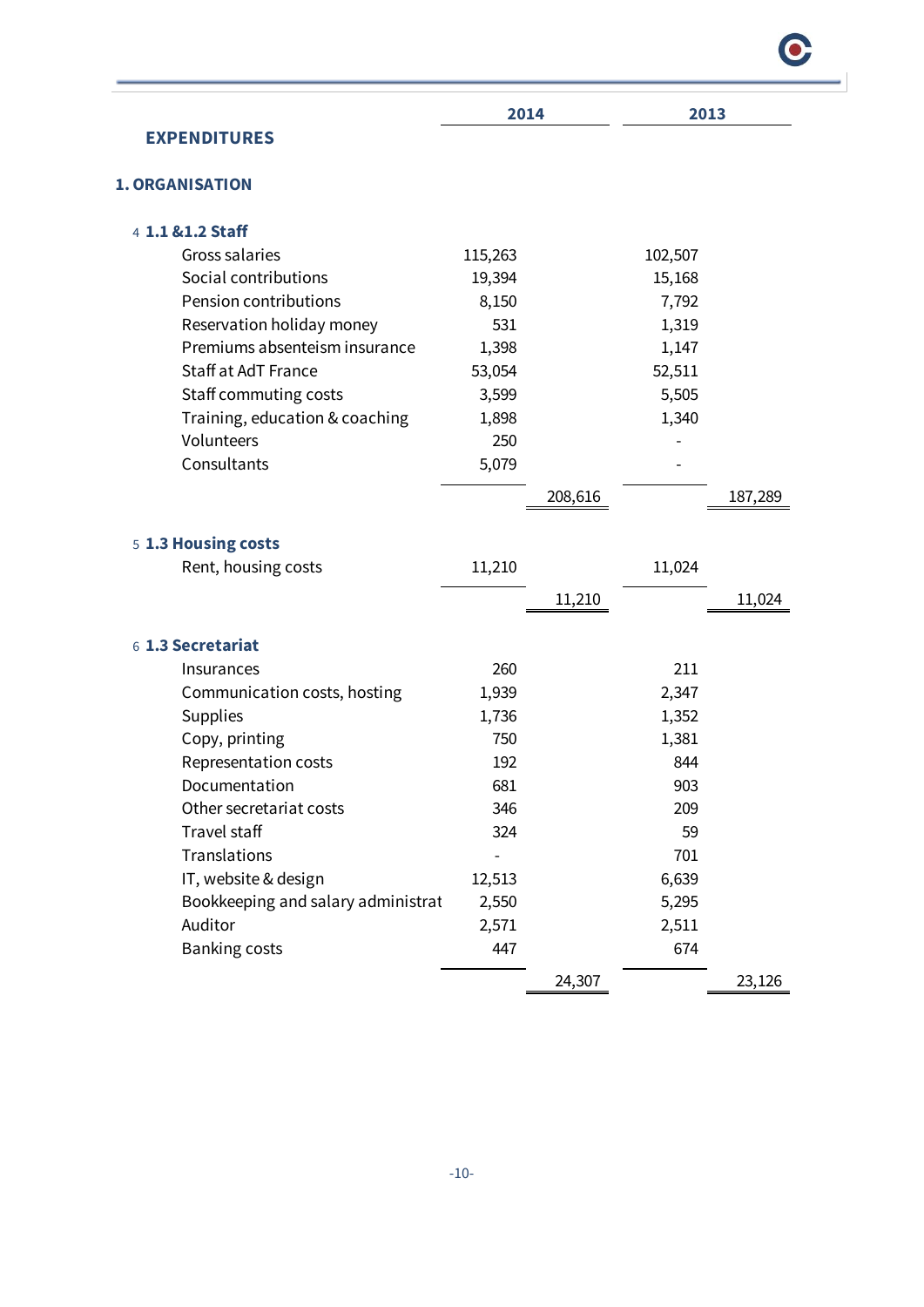<span id="page-11-0"></span>

|                                  | 2014   |        | 2013  |       |
|----------------------------------|--------|--------|-------|-------|
| <b>EXPENDITURES</b>              |        |        |       |       |
| <b>2. WORK AREAS</b>             |        |        |       |       |
| 2.1 Network development          |        |        |       |       |
| Strategy meetings                |        |        | 8,385 |       |
| Training activities              |        |        | 603   |       |
| Outreach and presentation        |        |        | 751   |       |
|                                  |        |        |       | 9,739 |
|                                  |        |        |       |       |
| 7 2.2 Bank focused campaigns     |        |        |       |       |
| Travel bank meetings             | 948    |        | 1,619 |       |
|                                  |        | 948    |       | 1,619 |
| 8 2.3 Project focused campaigns  |        |        |       |       |
| Research and publications (SRF)  | 2,336  |        | 3,600 |       |
| Travel and fact finding missions | 1,492  |        |       |       |
|                                  |        | 3,828  |       | 3,600 |
| 9 2.4 Issue focused campaigns    |        |        |       |       |
| Travel campaign events           | 2,756  |        | 4,024 |       |
| Research and publications        | 15,113 |        | 99    |       |
| Support partners, other costs    |        |        | 116   |       |
|                                  |        | 17,870 |       | 4,239 |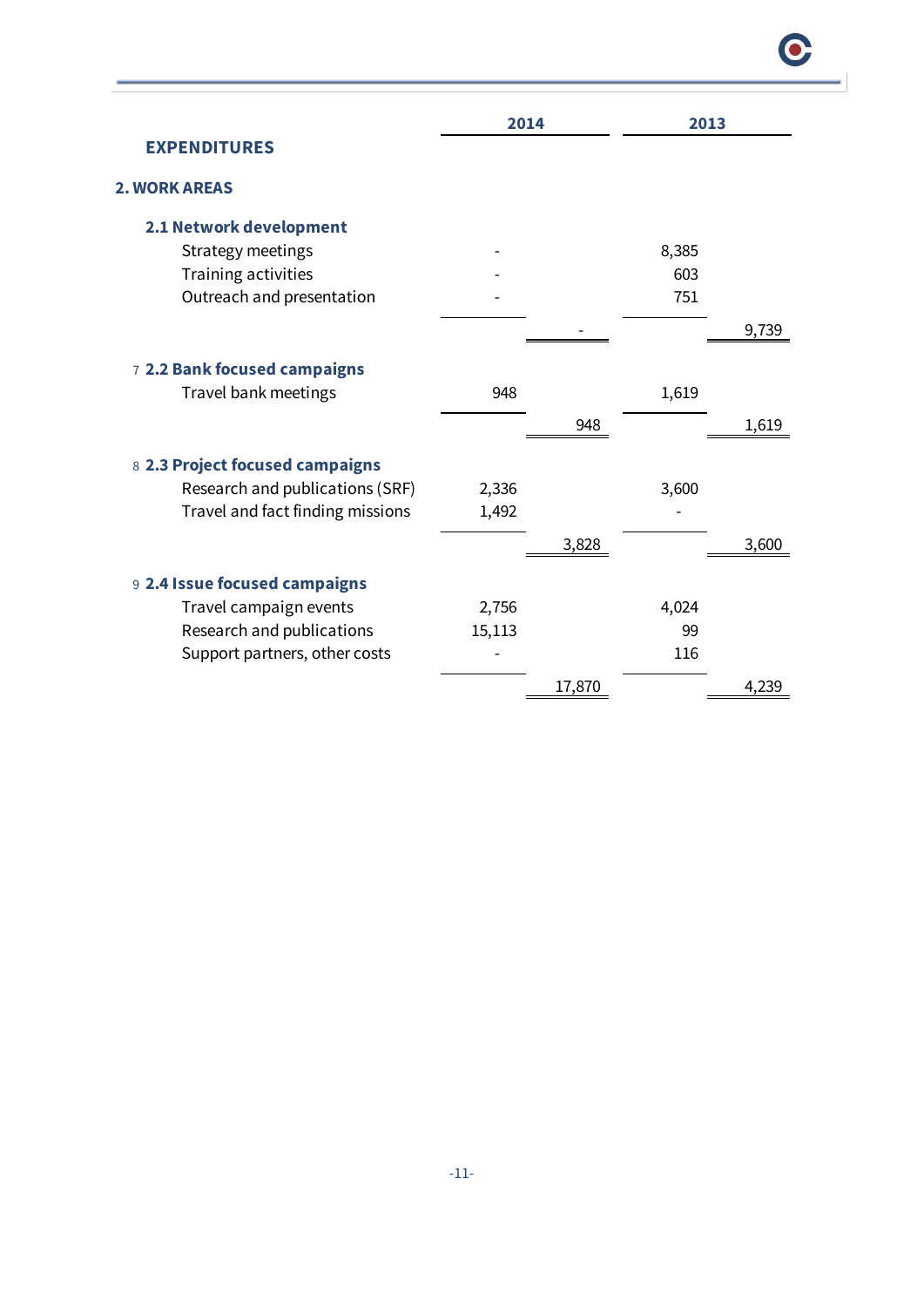### **6 BREAKDOWN OF EXPENDITURES BY GRANT MAKER**

In 2014 BankTrack received financial support from five different funders (including grants received earlier and partly used in 2014). Support was provided both for core operating costs as well as specific research and other projects. In addition, we received income from two of our working partners (Rainforest Action Network and the European Environmental Paper Network) plus through a number of other sources, primarily membership fees.

The following pages provide a breakdown of expenditures as they were included in the application budget to our various funders.

### **CHARLES STEWART MOTT FOUNDATION**

| Contract period                | Jan 1st 2013 - Dec 31st 2014 |        |               |        |
|--------------------------------|------------------------------|--------|---------------|--------|
| Budget, according to contract  | US\$ 200,000                 |        |               |        |
|                                | <b>Result</b>                |        | <b>Budget</b> |        |
| <b>INCOME</b>                  |                              |        |               |        |
| Transfer from 2013             | 63,387                       |        | 63,387        |        |
| <b>CS Mott Foundation 2014</b> | 14,391                       |        | 14,800        |        |
|                                |                              | 77,778 |               | 78,187 |
|                                |                              |        |               |        |
| <b>EXPENDITURES</b>            |                              |        |               |        |
| <b>Staff costs</b>             |                              |        |               |        |
|                                | 73,421                       |        | 75,282        |        |
|                                |                              | 73,421 |               | 75,282 |
| <b>Secretariat</b>             |                              |        |               |        |
| overhead                       | 4,357                        |        | 2,800         |        |
|                                |                              | 4,357  |               | 2,800  |
| <b>Unforeseen</b>              |                              |        | 105           |        |
|                                |                              |        |               | 105    |
|                                |                              | 77,778 |               | 78,187 |
| <b>Balance 31/12/2014</b>      |                              |        |               |        |
|                                |                              |        |               |        |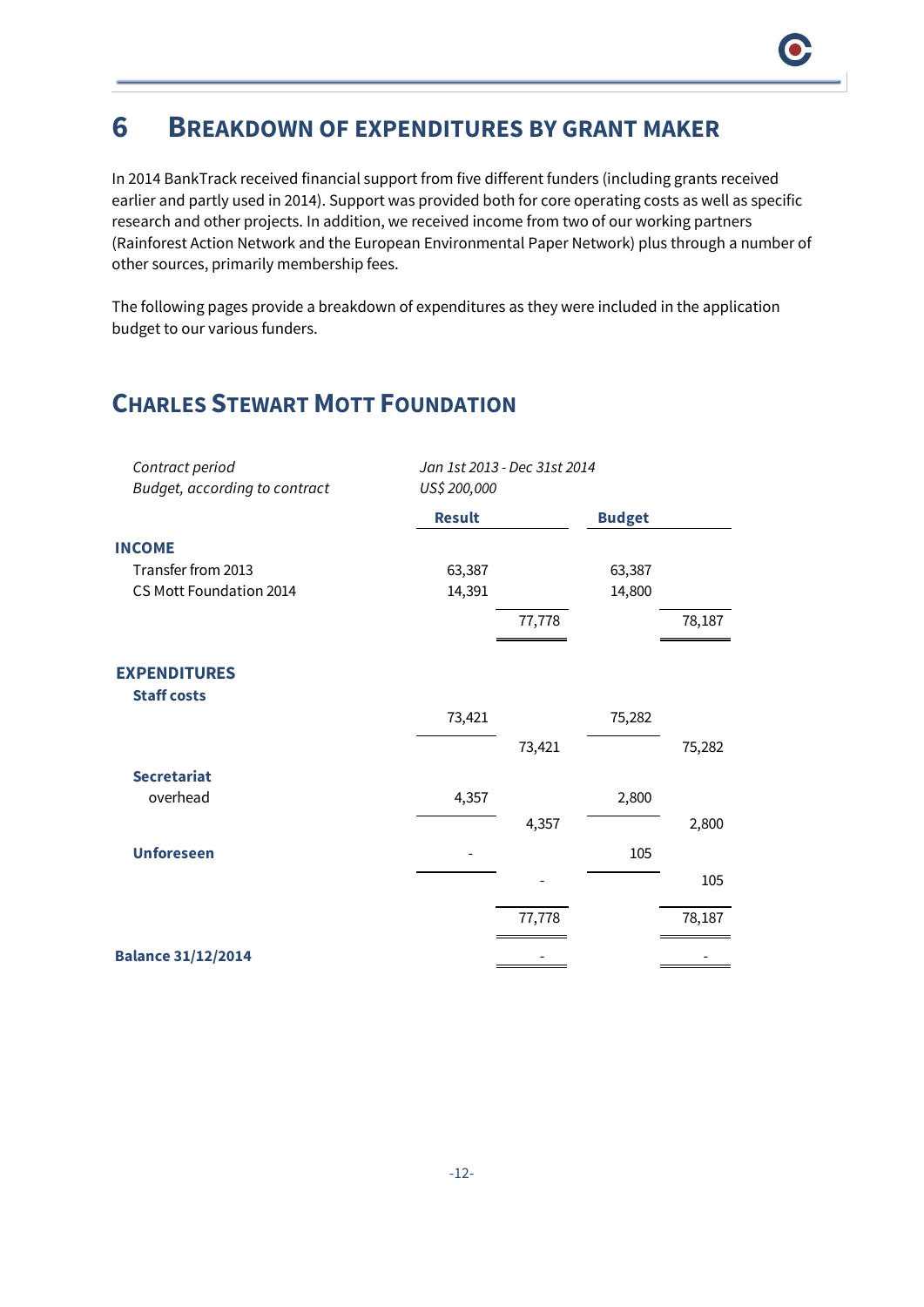| Contract period<br>Budget, according to contract                       | Jan 1st, 2014 - Dec 31th, 2014<br>€ 130,000 |         |                |         |  |
|------------------------------------------------------------------------|---------------------------------------------|---------|----------------|---------|--|
|                                                                        | <b>Result</b>                               |         | <b>Budget</b>  |         |  |
| <b>INCOME</b>                                                          |                                             |         |                |         |  |
| Transfer from 2013                                                     | 37,984                                      |         | 37,984         |         |  |
| Oxfam Novib 2014                                                       | 130,000                                     |         | 130,000        |         |  |
|                                                                        |                                             | 167,984 |                | 167,984 |  |
| <b>EXPENDITURES</b>                                                    |                                             |         |                |         |  |
| <b>Staff costs</b>                                                     | 67,495                                      |         | 80,881         |         |  |
|                                                                        |                                             | 67,495  |                | 80,881  |  |
| <b>Secretariat</b>                                                     |                                             |         |                |         |  |
| Overhead                                                               | 18,001                                      |         | 31,500         |         |  |
|                                                                        |                                             | 18,001  |                | 31,500  |  |
|                                                                        |                                             |         |                |         |  |
| <b>Network development</b><br>Network strategy meetings                |                                             |         | 4,000          |         |  |
| Training activities                                                    |                                             |         | 1,000          |         |  |
| Campaign support members                                               |                                             |         | 2,000          |         |  |
| Outreach and presentation                                              |                                             |         | 2,000          |         |  |
|                                                                        |                                             |         |                | 9,000   |  |
|                                                                        |                                             |         |                |         |  |
| <b>Bank focused campaigns</b>                                          |                                             |         |                |         |  |
| Travel bank meetings and events                                        | 948                                         |         | 3,000          |         |  |
| Research and publications                                              |                                             |         | 3,000          |         |  |
| Bank focus campaigns other<br>Track and Chase Equator Pinciples Projed |                                             |         | 3,000<br>6,000 |         |  |
|                                                                        |                                             |         |                |         |  |
|                                                                        |                                             | 948     |                | 15,000  |  |
| <b>Project focused campaigns</b>                                       |                                             |         |                |         |  |
| Travel / fact finding missions                                         |                                             |         | 2,000          |         |  |
| Research and publications                                              | 400                                         |         | 6,000          |         |  |
| Project focus campaigns other                                          |                                             |         | 3,000          |         |  |
|                                                                        |                                             | 400     |                | 11,000  |  |
| <b>Issue focused campaigns</b>                                         |                                             |         |                |         |  |
| Travel for campaign meeting and events                                 | 758                                         |         | 4,000          |         |  |
| Research and publications                                              | 3,400                                       |         | 4,000          |         |  |
| Focus campaigns Seed money new work {                                  |                                             |         | 6,000          |         |  |
| Issue focused campaigns others                                         |                                             |         | 3,000          |         |  |
| COAL campaigns other costs                                             |                                             |         | 3,301          |         |  |
|                                                                        |                                             | 4,157   |                | 20,301  |  |
| <b>Unforeseen</b>                                                      |                                             |         |                | 302     |  |
|                                                                        |                                             | 91,002  |                | 167,984 |  |
|                                                                        |                                             |         |                |         |  |
| <b>Balance 31/12/2014</b>                                              |                                             | 76,982  |                |         |  |
| <b>Reservations</b>                                                    |                                             |         |                |         |  |
| Oxfam Novib reserved 2015                                              | 76,982                                      |         |                |         |  |
|                                                                        |                                             | 76,982  |                |         |  |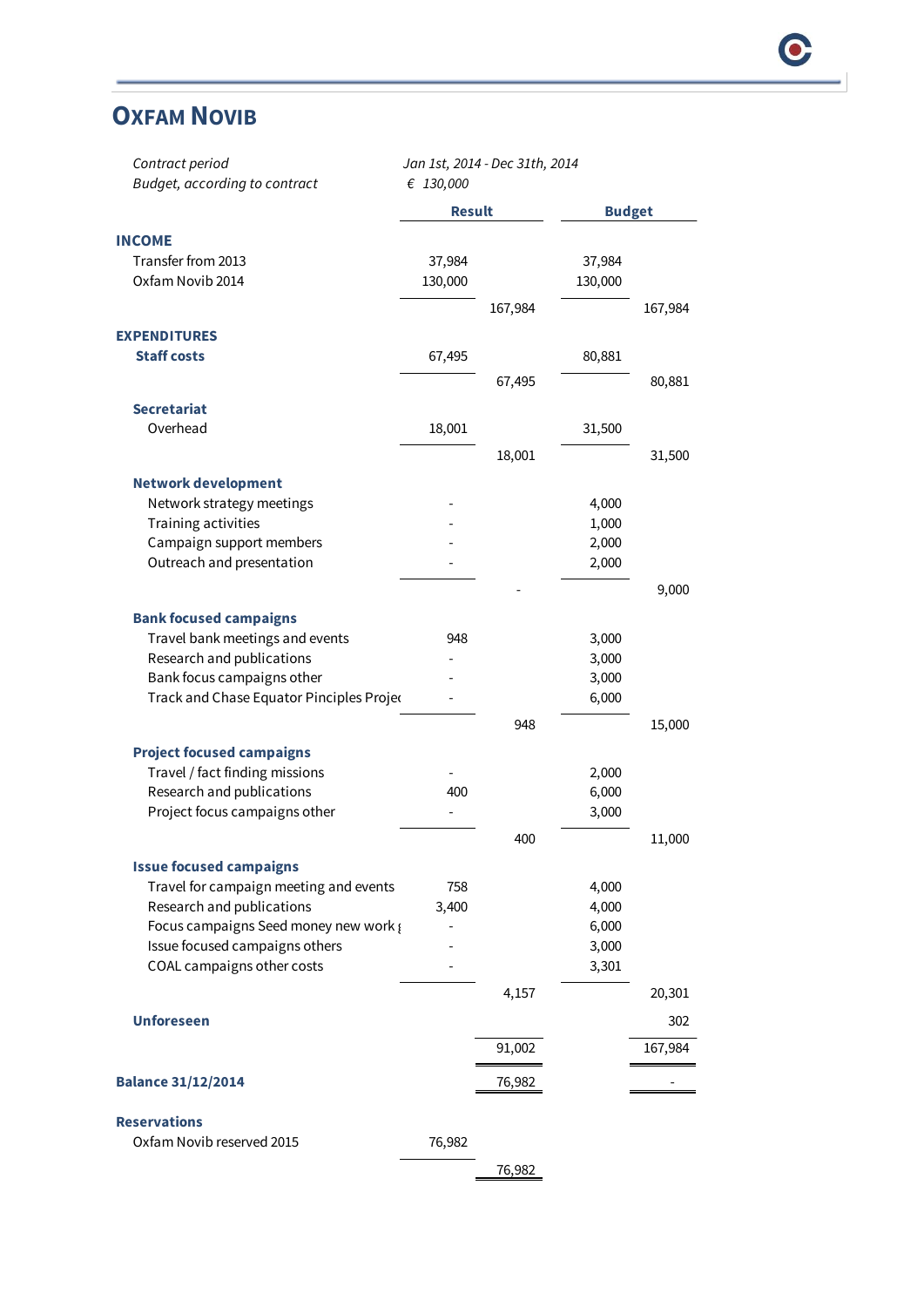# **EUROPEAN CLIMATE FOUNDATION – PIE FUND**

| Contract period ECF-PIE I              | Jul 1st 2013 - Jun 30th 2014   |        |               |         |  |
|----------------------------------------|--------------------------------|--------|---------------|---------|--|
| Budget, according to contract          | US\$ 90,000                    |        |               |         |  |
| Contract period ECF-PIE II             | Aug 1st, 2014 - Dec 31st, 2014 |        |               |         |  |
| Budget, according to contract          | US\$ 50,000                    |        |               |         |  |
|                                        | <b>Result</b>                  |        | <b>Budget</b> |         |  |
| <b>INCOME</b>                          |                                |        |               |         |  |
| Transfer from 2013                     | 15,239                         |        | 15,239        |         |  |
| ECF-PIE I last tranche                 | 22,182                         |        | 29,650        |         |  |
| ECF-PIE II                             | 38,071                         |        | 66,000        |         |  |
|                                        |                                | 75,492 |               | 110,889 |  |
| <b>EXPENDITURES</b>                    |                                |        |               |         |  |
| <b>Staff costs</b>                     |                                |        |               |         |  |
|                                        | 42,068                         |        | 39,406        |         |  |
|                                        |                                | 42,068 |               | 39,406  |  |
| <b>Secretariat</b>                     |                                |        |               |         |  |
| Overhead                               | 2,703                          |        | 3,904         |         |  |
| Coal website design                    | 9,429                          |        | 9,120         |         |  |
|                                        |                                | 12,132 |               | 13,024  |  |
| <b>Network development</b>             |                                |        |               |         |  |
| Training activities                    |                                |        | 2,000         |         |  |
|                                        |                                |        |               | 2,000   |  |
| <b>Project focused campaigns</b>       |                                |        |               |         |  |
| Travel / fact finding missions         |                                |        | 4,000         |         |  |
| research and publications              | 1,936                          |        |               |         |  |
|                                        |                                | 1,936  |               | 4,000   |  |
| <b>Issue focused campaigns</b>         |                                |        |               |         |  |
| Travel for campaign meeting and events | 1,999                          |        | 2,000         |         |  |
| Research and publications              | 11,713                         |        | 11,964        |         |  |
|                                        |                                | 13,712 |               | 13,964  |  |
|                                        |                                | 69,848 |               | 72,394  |  |
| <b>Balance 31/12/2014</b>              |                                | 5,644  |               | 38,495  |  |
|                                        |                                |        |               |         |  |
| <b>Reservations</b>                    |                                |        |               |         |  |
| ECF-PIE reservation 2015               | 5,644                          |        |               |         |  |
|                                        |                                | 5,644  |               |         |  |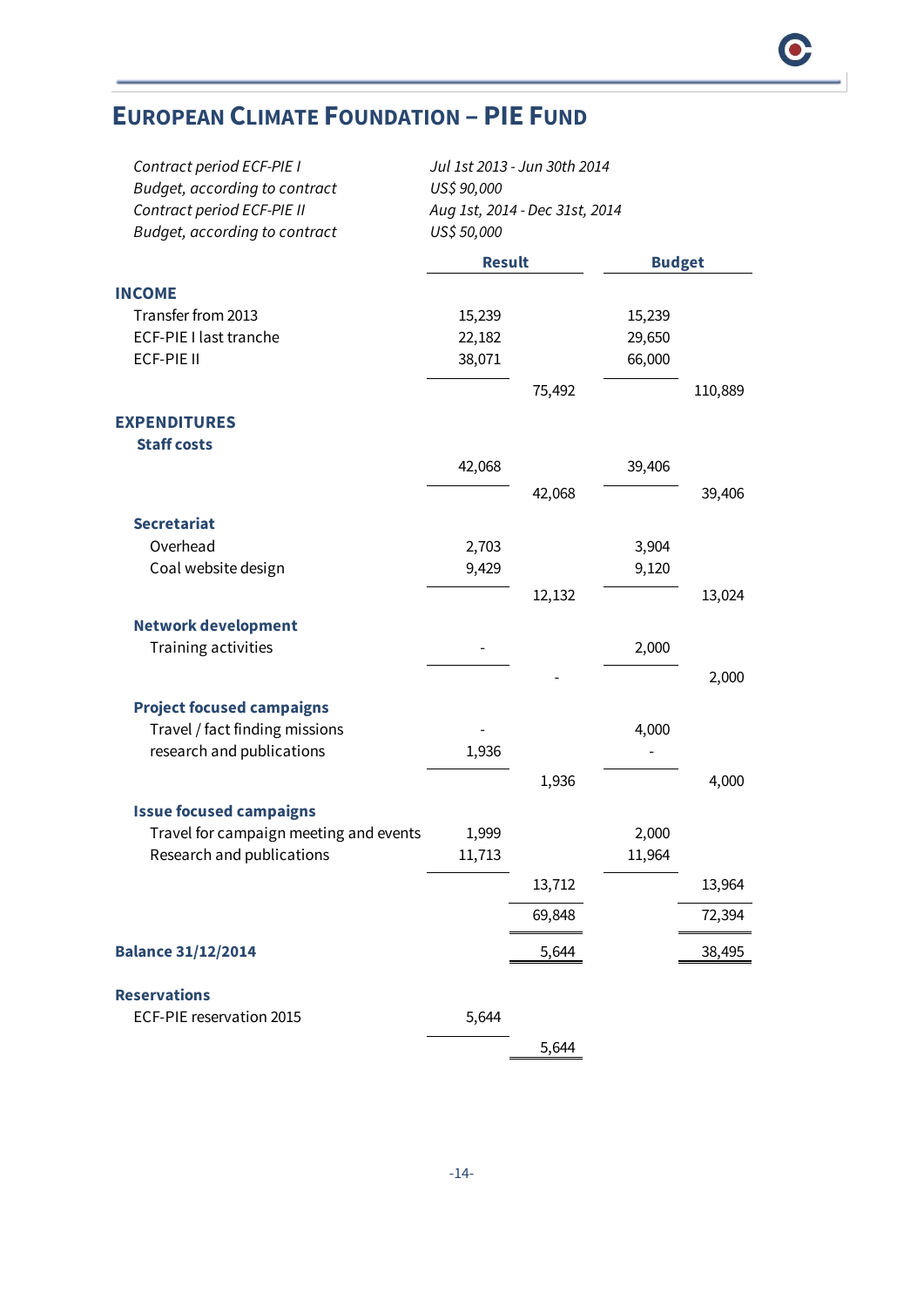# **VK RASMUSSEN FOUNDATION**

| Contract period<br>Budget, according to contract           | Jul 1st 2014 - Jun 30, 2015<br>US\$ 110.000 |        |               |        |
|------------------------------------------------------------|---------------------------------------------|--------|---------------|--------|
|                                                            | <b>Result</b>                               |        | <b>Budget</b> |        |
| <b>INCOME</b>                                              |                                             |        |               |        |
| Rasmussen Foundation 2014                                  | 79,474                                      |        | 73,220        |        |
|                                                            |                                             | 79,474 |               | 73,220 |
| <b>EXPENDITURES</b>                                        |                                             |        |               |        |
| <b>Staff costs</b>                                         |                                             |        |               |        |
|                                                            | 11,921                                      |        | 18,652        |        |
|                                                            |                                             | 11,921 |               | 18,652 |
| <b>Secretariat</b>                                         |                                             |        |               |        |
| overhead                                                   | 1,788                                       |        | 2,798         |        |
|                                                            |                                             | 1,788  |               | 2,798  |
| <b>Network development</b><br>Training activities          |                                             |        | 3,388         |        |
|                                                            |                                             |        |               |        |
|                                                            |                                             |        |               | 3,388  |
| <b>Bank focused campaigns</b><br>Research and publications |                                             |        | 6,776         |        |
|                                                            |                                             |        |               | 6,776  |
|                                                            |                                             |        |               |        |
| <b>Issue focused campaigns</b>                             |                                             |        |               |        |
| Research and publications                                  |                                             |        | 6,776         |        |
|                                                            |                                             |        |               | 6,776  |
|                                                            |                                             | 13,709 |               | 38,390 |
| <b>Balance 31/12/2014</b>                                  |                                             | 65,765 |               | 34,830 |
|                                                            |                                             |        |               |        |
| <b>Reservations</b><br>VK Rasmussen reservation 2015       | 65,765                                      |        |               |        |
|                                                            |                                             |        |               |        |
|                                                            |                                             | 65,765 |               |        |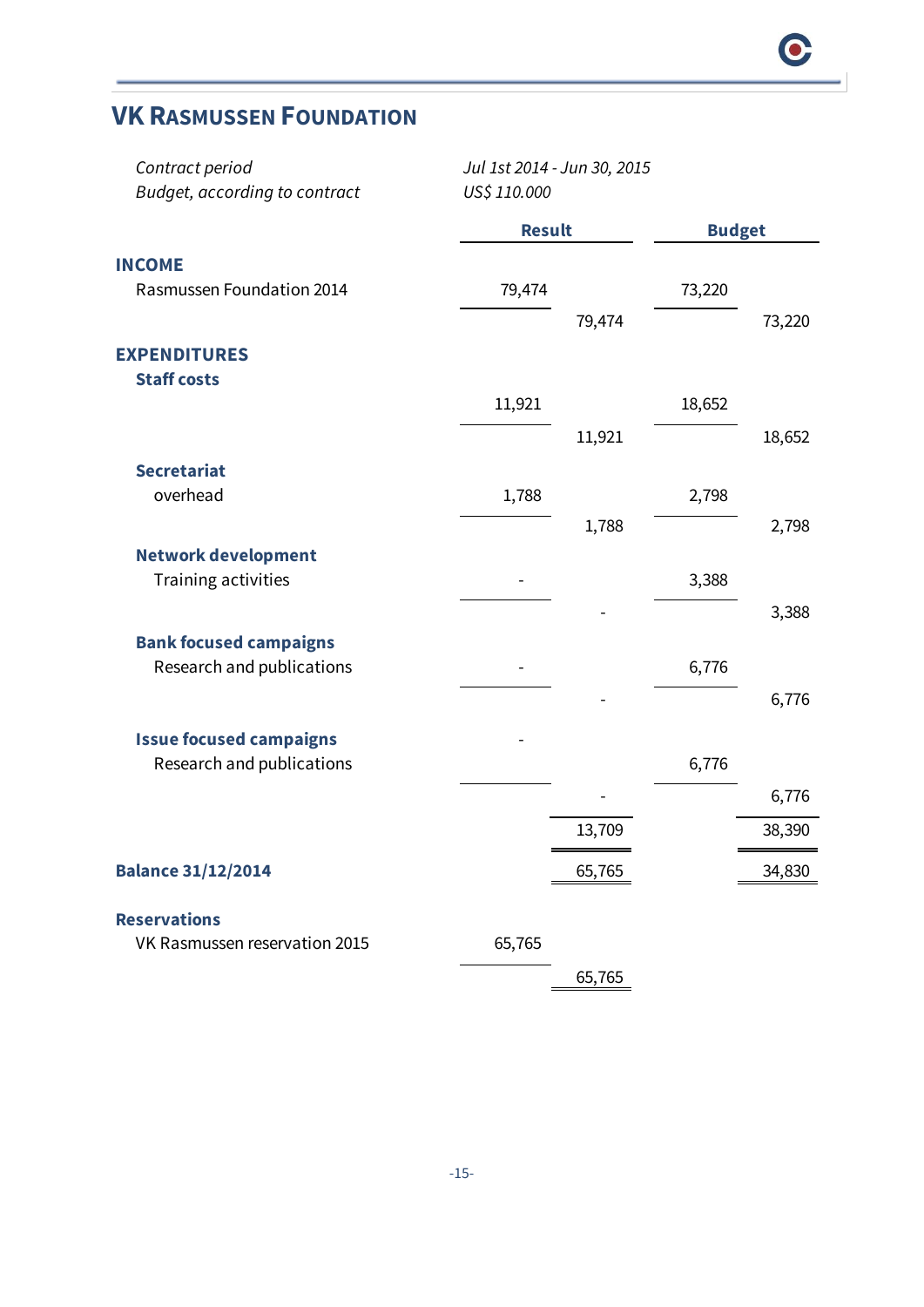## **JMG FOUNDATION**

| Contract period<br>Budget, according to contract      | Jul 1st 2014 - Jun 30th, 2015<br>30,000<br>€ |               |
|-------------------------------------------------------|----------------------------------------------|---------------|
|                                                       | <b>Result</b>                                | <b>Budget</b> |
| <b>INCOME</b>                                         |                                              |               |
| Transfer from 2013                                    | 3,611                                        | 3,611         |
| JMG Foundation 2014<br>€ 8,000 to be received in 2015 | 22,000                                       | 30,059        |
|                                                       | 25,611                                       | 33,670        |
| <b>EXPENDITURES</b><br><b>Staff costs</b>             |                                              |               |
|                                                       | 8,439                                        | 18,745        |
|                                                       | 8,439                                        | 18,745        |
| <b>Project focused campaigns</b>                      |                                              |               |
| Travel / fact finding missions                        | 1,492                                        | 3,611         |
|                                                       | 1,492                                        | 3,611         |
|                                                       | 9,931                                        | 22,356        |
| <b>Balance 31/12/2013</b>                             | 15,680                                       | 11,314        |
| <b>Reservations</b>                                   |                                              |               |
| JMG foundation reserved 2015                          | 15,680                                       |               |
|                                                       | 15,680                                       |               |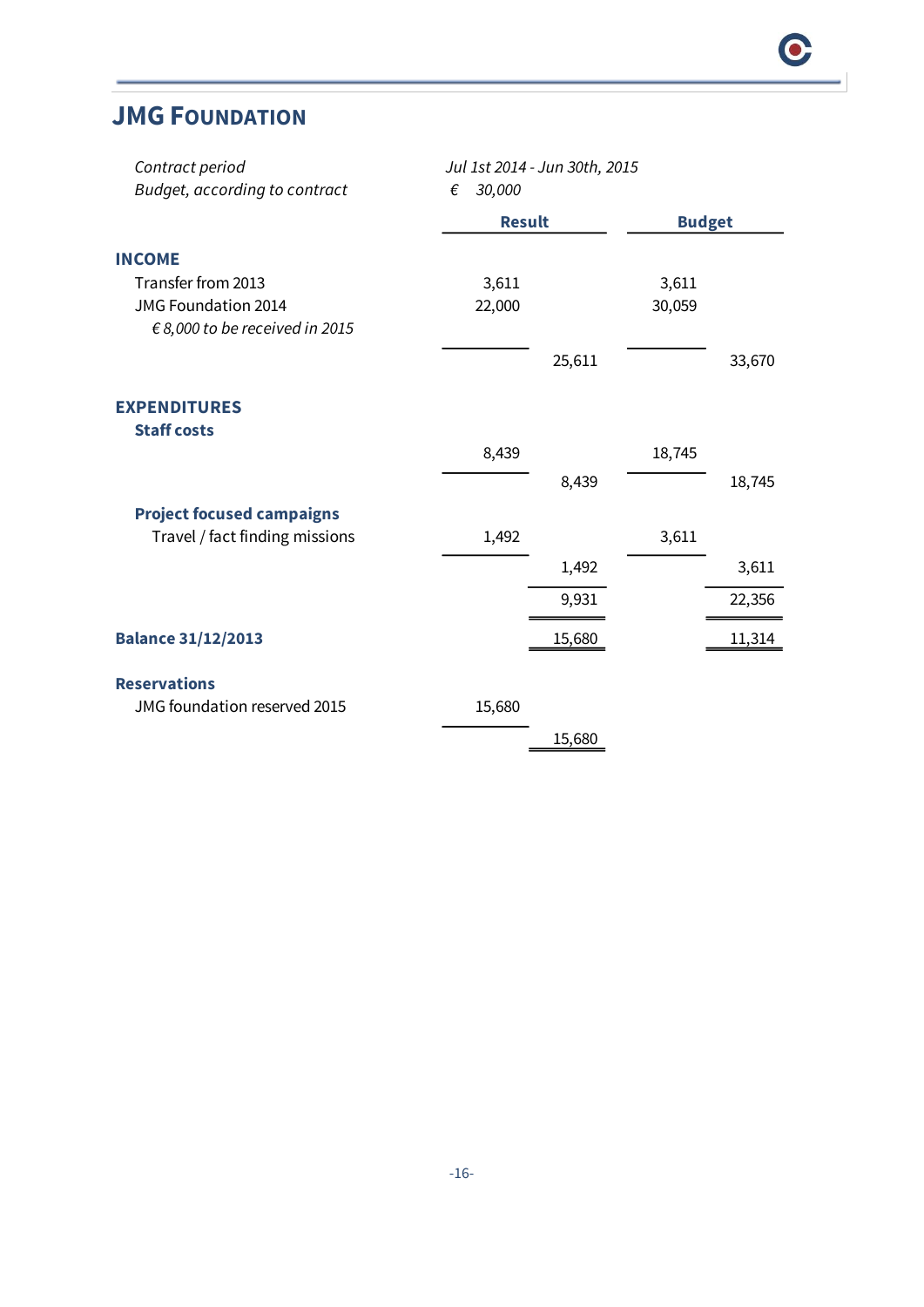# **RAN/ EEPN SUPPORT FOREST CAMPAIGN**

| Contract period                  | unspecified   |        |               |        |
|----------------------------------|---------------|--------|---------------|--------|
| Budget, according to contract    | 21,000<br>€   |        |               |        |
|                                  | <b>Result</b> |        | <b>Budget</b> |        |
| <b>INCOME</b>                    |               |        |               |        |
| <b>RAN</b>                       | 16,000        |        | 16,000        |        |
| <b>EEPN</b>                      | 5,000         |        | 5,000         |        |
|                                  |               | 21,000 |               | 21,000 |
| <b>EXPENDITURES</b>              |               |        |               |        |
| <b>Staff costs</b>               | 5,272         |        |               |        |
|                                  |               | 5,272  |               |        |
| <b>Network development</b>       |               |        |               |        |
| Training activities              |               |        | 3,000         |        |
|                                  |               |        |               | 3,000  |
| <b>Project focused campaigns</b> |               |        |               |        |
| research and publications        |               |        | 2,541         |        |
|                                  |               |        |               | 2,541  |
| <b>Issue focused campaigns</b>   |               |        |               |        |
| Research and publications        |               |        | 2,500         |        |
|                                  |               |        |               | 2,500  |
|                                  |               | 5,272  |               | 8,041  |
| <b>Balance 31/12/2014</b>        |               | 15,728 |               | 12,959 |
|                                  |               |        |               |        |
| <b>Reservations</b>              |               |        |               |        |
| RAN/EEPN reservation 2015        | 15,728        |        |               |        |
|                                  |               | 15,728 |               |        |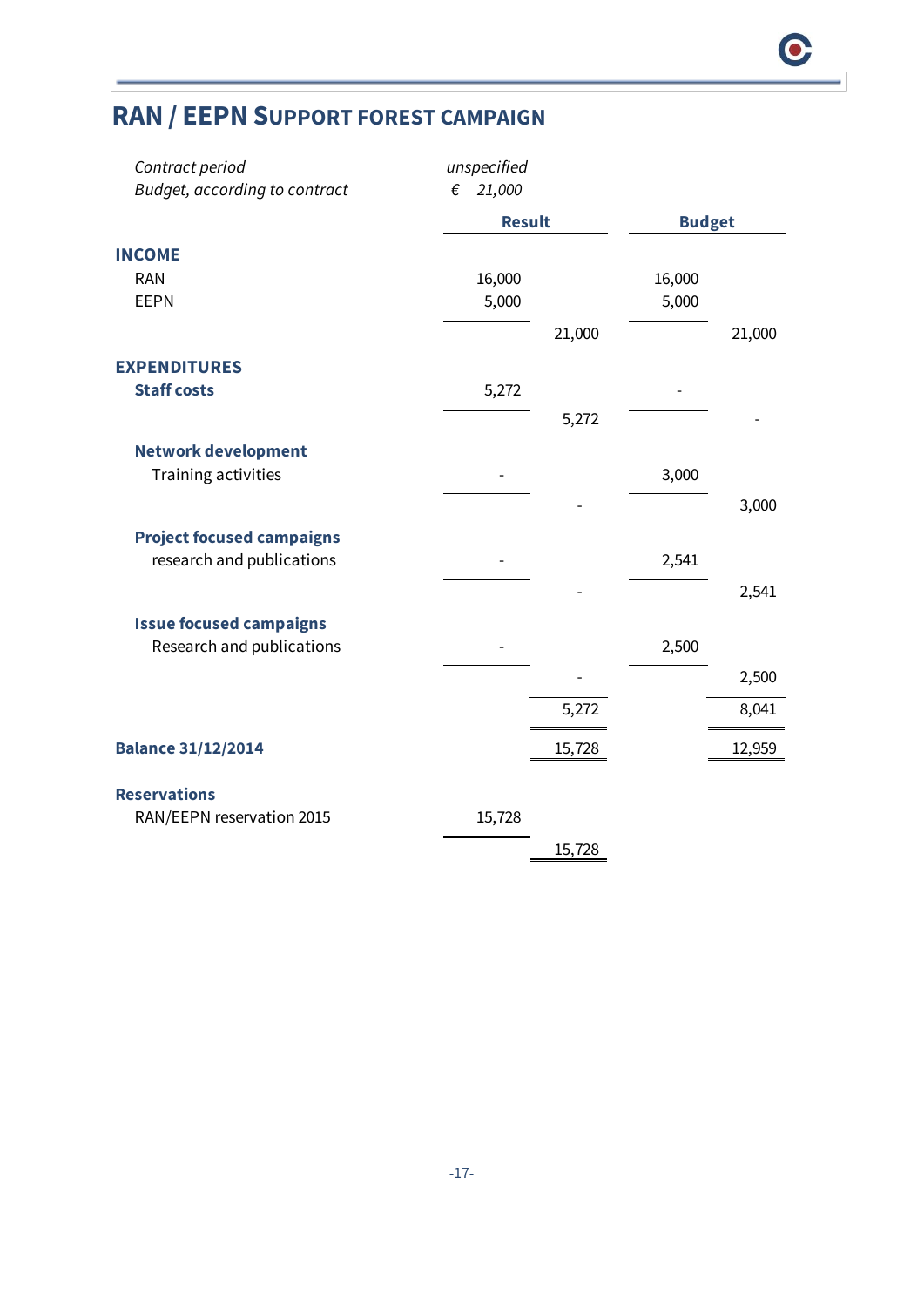### **NON-EARMARKED INCOME AND OWN RESOURCES**

|                           | <b>Result</b> | <b>Budget</b> |
|---------------------------|---------------|---------------|
| <b>INCOME</b>             |               |               |
| Member fees               | 20,189        | 16,000        |
| Interest earnings         | 2,183         | 4,000         |
| Income other              | 1,447         | 4,000         |
|                           | 23,819        | 24,000        |
| <b>Balance 31/12/2014</b> | 23,819        | 24,000        |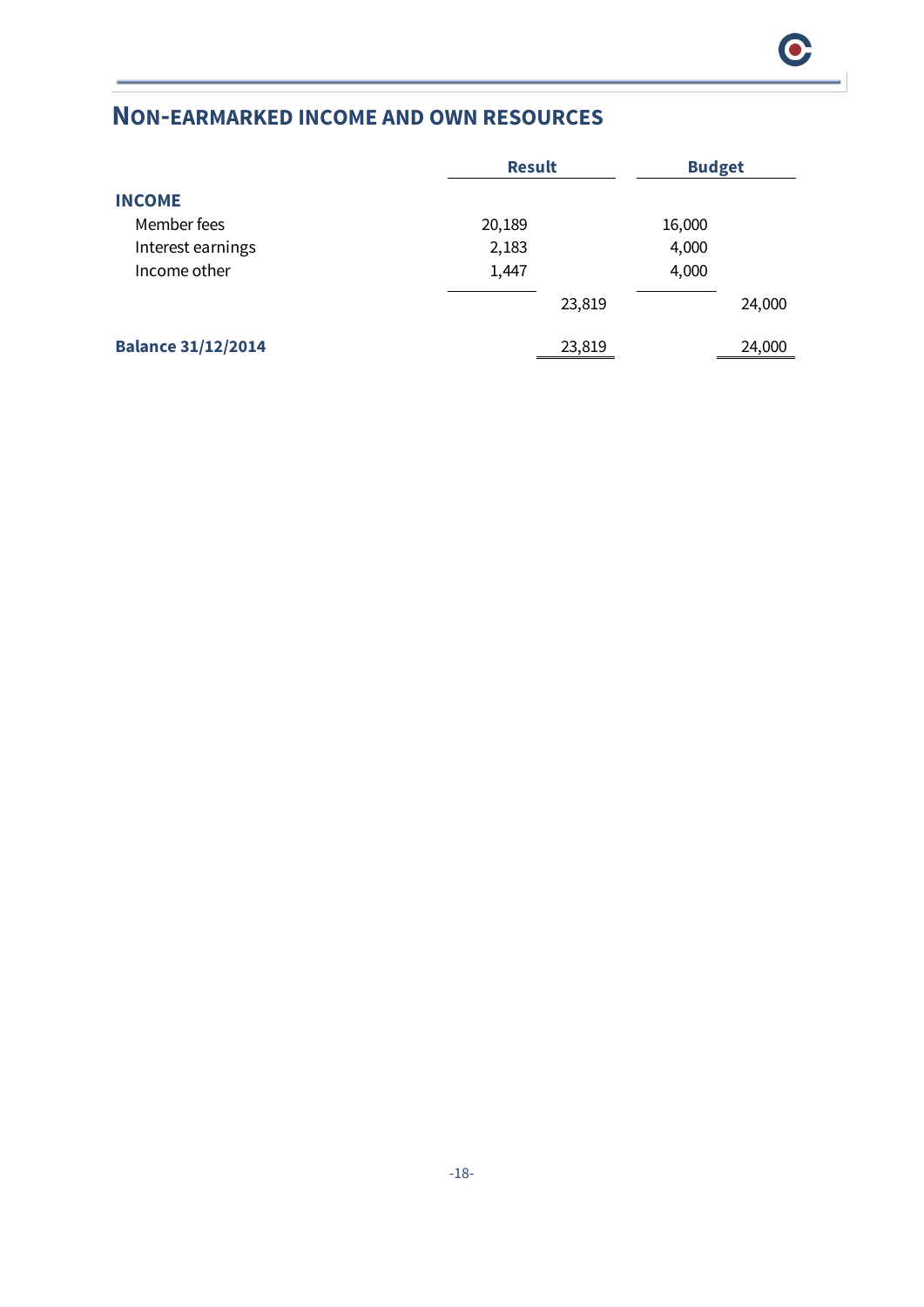

**Accountants & Adviseurs** 

The board of **Stichting BankTrack** Vismarkt 15 6511 VJ NIJMEGEN

**Vestiging Nijmegen** Postbus 31214, 6503 CE Bezoekadres: St. Annastraat 234, 6525 GZ T (024) 323 13 65 F (024) 323 12 36 E bghnijmegen@bghacc.nl

### **INDEPENDENT AUDITOR'S REPORT**

#### **Report on the financial statements**

We have audited the accompanying financial statements 2014 of Stichting BankTrack, Utrecht, which comprise the balance sheet as of December 31, 2014, the profit and loss account for the year then ended and the notes, comprising a summary of the accounting policies and other explanatory information.

#### **Management's responsibility**

Management is responsible for the preparation and fair presentation of these financial statements and for the preparation of the management board report, both in accordance with Part 9 of Book 2 of the Dutch Civil Code. Furthermore management is responsible for such internal control as it determines is necessary to enable the preparation of the financial statements that are free from material misstatement, whether due to fraud or error.

#### **Auditor's responsibility**

Our responsibility is to express an opinion on these financial statements based on our audit. We conducted our audit in accordance with Dutch law, including the Dutch Standard on Auditing. This requires that we comply with ethical requirements and plan and perform the audit to obtain reasonable assurance about whether the financial statements are free from material misstatement.

An audit involves performing procedures to obtain audit evidence about the amounts and disclosures in the financial statements. The procedures selected depend on the auditor's judgement, including the assessment of the risks of material misstatement of the financial statements, whether due to fraud or error.

In making those risk assessments, the auditor considers internal control relevant to the entity's preparation and fair presentation of the financial statements in order to design audit procedures that are appropriate in the circumstances, but not for the purpose of expressing an opinion on the effectiveness of the entity's internal control. An audit also includes evaluating the appropriateness of accounting policies used and the reasonableness of accounting estimates made by management, as well as evaluating the overall presentation of the financial statements.

We believe that the audit evidence we have obtained is sufficient and appropriate to provide us a basis for our audit opinion.

#### Opinion with respect to the financial statements

In our opinion, the financial statements give a true and fair view of the financial position of Stichting BankTrack as of December 31, 2014 and of its result for the year then ended in accordance with Part 9 of Book 2 of the Dutch Civil Code.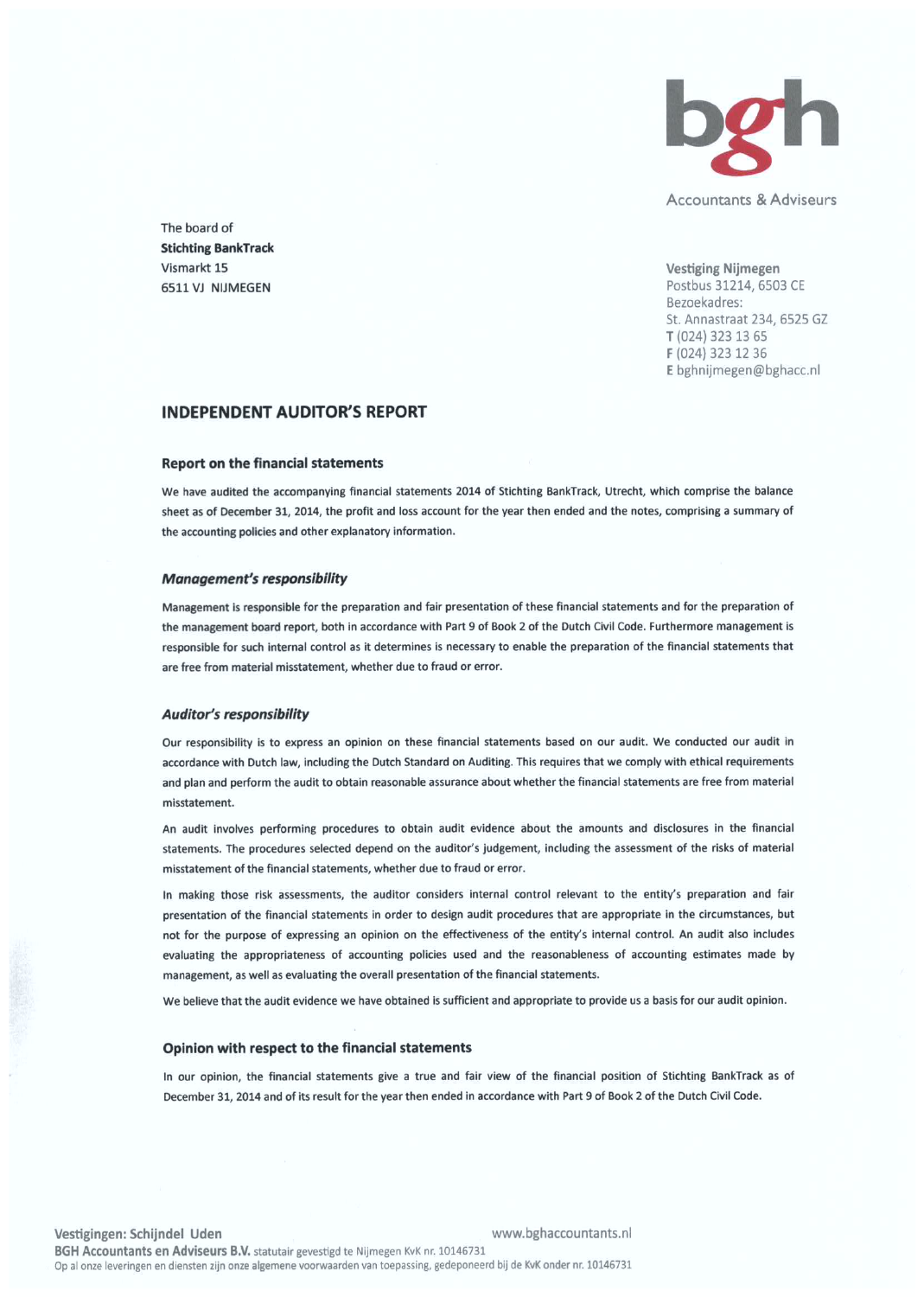

### Report on other legal and regulatory requirements

Pursuant to the legal requirement under Section 2:393 sub 5 at e of the Dutch Civil Code, we have no deficiencies to report as a result of our examination whether the management board report, to the extent we can assess, has been prepared in accordance with Part 9 of Book 2 of the Dutch Civil Code, and whether the information as required under Section 2:392 sub 1 at b-h has been annexed. Further we report that the management board report, to the extend we can assess, is consistent with the financial statements as required by Section 2:391 sub 4 of the Dutch Civil Code.

Nijmegen, April 24th, 2015

**BGH Accountants & Adviseurs B.V.** 

w.s. R.P.A. Mengedé AA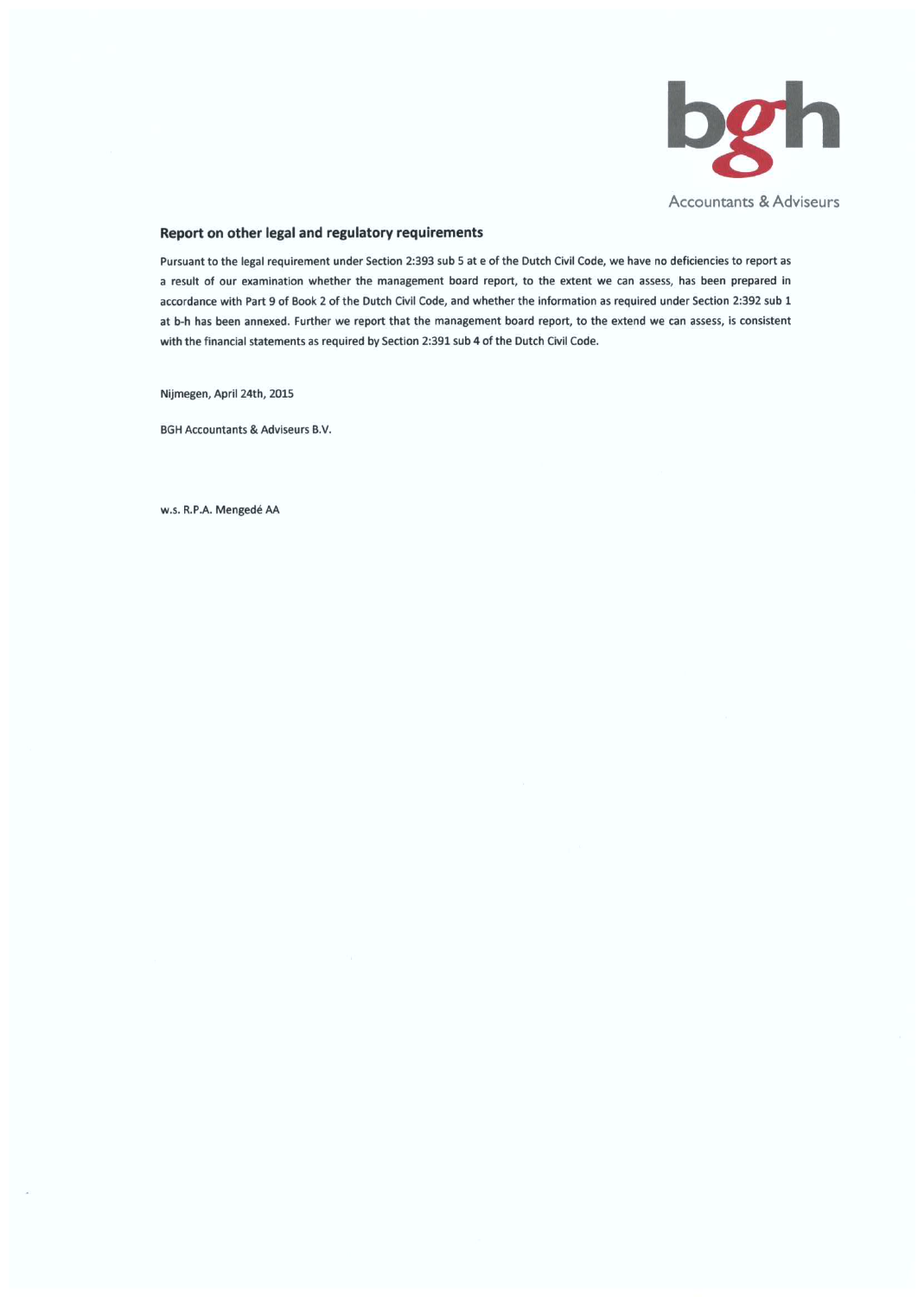| 2014                                             | <b>Budget</b> | <b>Actual</b> | CS Mott<br>budget | <b>CS Mott</b><br>actual | Oxfam<br>Novib | Oxfam<br>Novib | budget<br>JMG | actual<br>JMG | ECF-PIE<br><b>budget</b>   | ECF-PIE<br>actual | budget<br><b>VKRF</b> | actual<br><b>VKRF</b> | EEPN<br>RAN,  | EEPN<br>RAN, | funds<br>own | funds<br>own |
|--------------------------------------------------|---------------|---------------|-------------------|--------------------------|----------------|----------------|---------------|---------------|----------------------------|-------------------|-----------------------|-----------------------|---------------|--------------|--------------|--------------|
|                                                  |               |               |                   |                          | budget         | actual         |               |               |                            |                   |                       |                       | <b>budget</b> | actual       | budget       | actual       |
| <b>BUDGET</b>                                    |               |               |                   |                          |                |                |               |               | <b>COVERAGE PER FUNDER</b> |                   |                       |                       |               |              |              |              |
|                                                  | euro          | euro          | euro              | euro                     | euro           | euro           | euro          | euro          | euro                       | euro              | euro                  | euro                  | euro          | euro         | euro         | euro         |
| ORGANISATION                                     |               |               |                   |                          |                |                |               |               |                            |                   |                       |                       |               |              |              |              |
|                                                  |               |               |                   |                          |                |                |               |               |                            |                   |                       |                       |               |              |              |              |
| 1.1 salary costs                                 |               |               |                   |                          |                |                |               |               |                            |                   |                       |                       |               |              |              |              |
| Coordinator (director) JF                        | 83,077        | 78,097        | 41,538            | 40,569                   | 41,539         | 37,529         |               |               |                            |                   |                       |                       |               |              |              |              |
| Researcher and editor RB                         | 26,533        | 28,022        | 13,267            | 14,545                   | 13,266         | 13,477         |               |               |                            |                   |                       |                       |               |              |              |              |
| Climate campaign coordinator YL                  | 50,600        | 53,054        | 6,854             | 6,350                    | 6,854          | 6,350          |               |               | 25,823                     | 28,433            | 11,069                | 11,921                |               |              |              |              |
| Financial & office assistant RVV                 | 16,245        | 16,099        | 8,123             | 8,123                    | 8,122          | 7,976          |               |               |                            |                   |                       |                       |               |              |              |              |
| Campaigns assistant coal campaign GA             | 15,165        | 5,079         |                   |                          |                |                |               |               | 7,583                      | 5,079             | 7,583                 |                       |               |              |              |              |
| Forest campaigner MM                             | 22,245        | 21,119        |                   |                          |                |                | 16,245        | 8,439         | 6,000                      | 7,408             |                       |                       |               | 5,272        |              |              |
| total salary costs                               | 213866        | 201471        | 69782             | 69,587                   | 69,781         | 65,332         | 16,245        | 8,439         | 39,406                     | 40,920            | 18,652                | 11,921                | ۰             | 5,272        | ۰            | ۰            |
| 1.2 staff costs                                  |               |               |                   |                          |                |                |               |               |                            |                   |                       |                       |               |              |              |              |
| staff commuting costs                            | 4600          | 3599          | 2,300             | 2,384                    | 2,300          | 67             |               |               |                            | 1,148             |                       |                       |               |              |              |              |
| staff training / education / retreats / coaching | 2400          | 1898          | 1,200             | 1,200                    | 1,200          | 698            |               |               |                            |                   |                       |                       |               |              |              |              |
| volunteers, trainees                             | 7200          | 250           | 2,000             | 250                      | 5,200          |                |               |               |                            |                   |                       |                       |               |              |              |              |
| other staff cost                                 | 4900          | 1397.67       |                   |                          | 2,400          | 1,398          | 2,500         |               |                            |                   |                       |                       |               |              |              |              |
| total staff costs                                | 19,100        | 7,144         | 5,500             | 3,834                    | 11,100         | 2,163          | 2,500         | ۰             | ۰                          | 1,148             | ۰                     | ۰                     | ۰             | ۰            | ۰            | ۰            |
| .3 secretariat                                   |               |               |                   |                          |                |                |               |               |                            |                   |                       |                       |               |              |              |              |
| housing costs                                    | 12,000        | 11,210        | 2,000             | 4,011                    | 3,300          | 2,707          |               |               | 3,904                      | 2,703             | 2,798                 | 1,788                 |               |              |              |              |
| insurances                                       | 600           | 260.01        |                   |                          | 600            | 260            |               |               |                            |                   |                       |                       |               |              |              |              |
| communication costs, hosting                     | 3000          | 1938.94       |                   |                          | 3,000          | 1,939          |               |               |                            |                   |                       |                       |               |              |              |              |
| supplies                                         | 1200          | 1735.61       |                   |                          | 1,200          | 1,736          |               |               |                            |                   |                       |                       |               |              |              |              |
| copy, printing                                   | 2000          | 749.53        |                   |                          | 2,000          | 750            |               |               |                            |                   |                       |                       |               |              |              |              |
| representation costs                             | 1,400         | 192           |                   |                          | 1,400          | 192            |               |               |                            |                   |                       |                       |               |              |              |              |
| documentation subscription, books                | 900           | 681           |                   |                          | 900            | 681            |               |               |                            |                   |                       |                       |               |              |              |              |
| other secretariat costs                          | 800           | 346           | 800               | 346                      |                |                |               |               |                            |                   |                       |                       |               |              |              |              |
| travel staff non earmarked                       | 3,000         | 324           |                   |                          | 3,000          | 324            |               |               |                            |                   |                       |                       |               |              |              |              |
| translation                                      | 1,200         |               |                   |                          | 1,200          |                |               |               |                            |                   |                       |                       |               |              |              |              |
| IT, website and design                           | 12.120        | 12,513        |                   |                          | 3,000          | 3,084          |               |               | 9,120                      | 9,429             |                       |                       |               |              |              |              |
| bookkeeping and salary admin                     | 5500          | 2549.59       |                   |                          | 5,500          | 2,550          |               |               |                            |                   |                       |                       |               |              |              |              |
| auditor                                          | 2600          | 2571.25       |                   |                          | 2,600          | 2,571          |               |               |                            |                   |                       |                       |               |              |              |              |
| bank costs                                       | 800           | 447           |                   |                          | 800            | 47             |               |               |                            |                   |                       |                       |               |              |              |              |
| depreciation equipment                           | 3,000         | <b>761</b>    |                   |                          | 3,000          | 761            |               |               |                            |                   |                       |                       |               |              |              |              |
| total secretariat                                | 50,120        | 36,278        | 2,800             | 4,357                    | 31,500         | 18,001         | ۰             | ō             | 13,024                     | 12,132            | 2,798                 | 1,788                 | ۰             | ۰            | $\mathbf{C}$ |              |
|                                                  |               |               |                   |                          |                |                |               |               |                            |                   |                       |                       |               |              |              |              |

# <span id="page-21-0"></span>**ANNEX 1 BUDGET 2014 AS COVERED BY GRANT MAKER**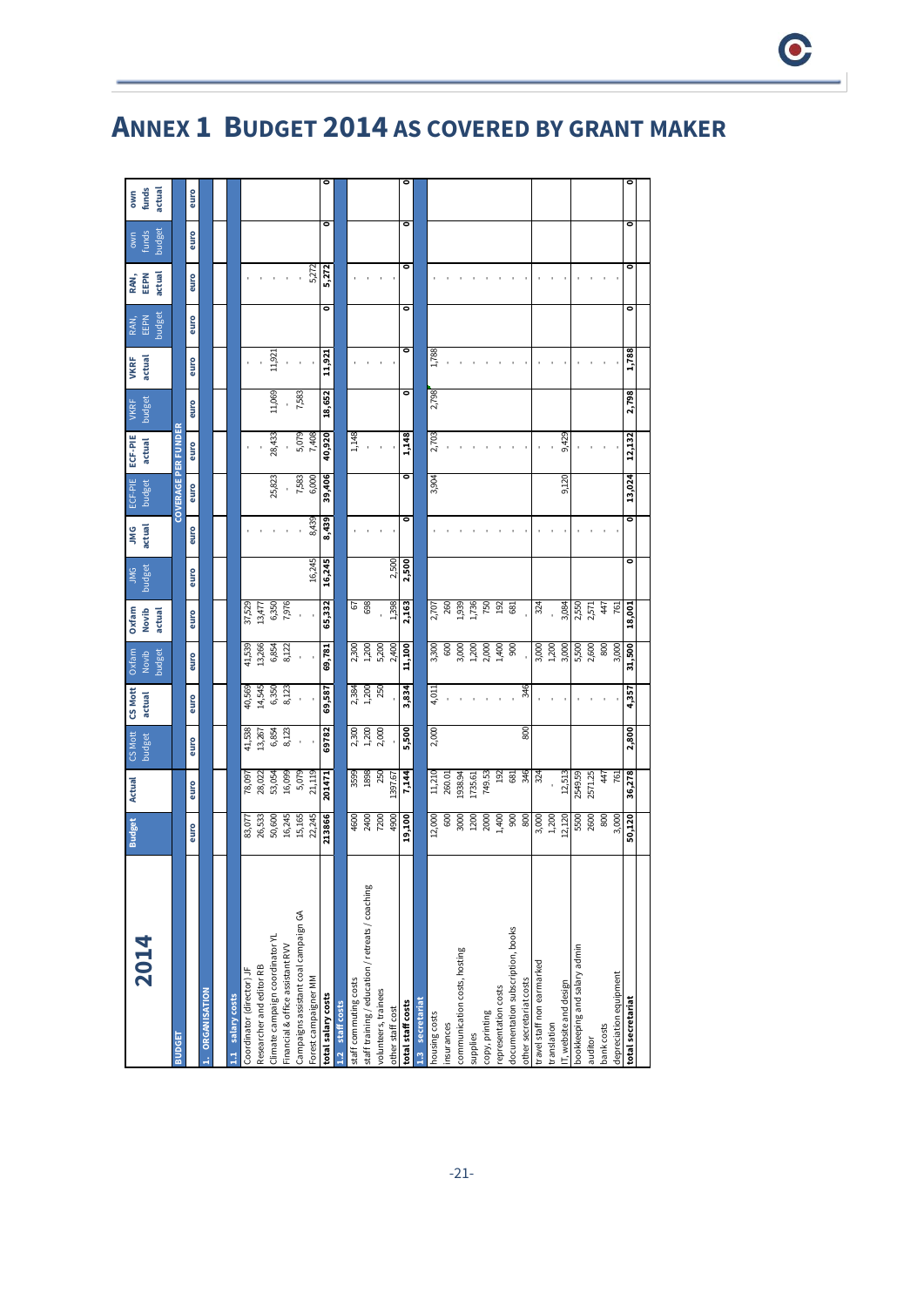|                                            | tet.<br>Budg             | <b>Actual</b> | CS Mott   | <b>CS Mott</b> | Oxfam   | Oxfam  | JMG    | JMG    | ECF-PIE | ECF-PIE                    | <b>VKRF</b> | <b>VKRF</b> | RAN,   | RAN,           | own    | own    |
|--------------------------------------------|--------------------------|---------------|-----------|----------------|---------|--------|--------|--------|---------|----------------------------|-------------|-------------|--------|----------------|--------|--------|
| 2014                                       |                          |               | budget    | actual         | Novib   | Novib  | budget | actual | budget  | actual                     | budget      | actual      | EEPN   | EEPN           | funds  | funds  |
|                                            |                          |               |           |                | budget  | actual |        |        |         |                            |             |             | budget | actual         | budget | actual |
| <b>BUDGET</b>                              |                          |               |           |                |         |        |        |        |         | <b>COVERAGE PER FUNDER</b> |             |             |        |                |        |        |
|                                            | euro                     | euro          | euro      | euro           | euro    | euro   | euro   | euro   | euro    | euro                       | euro        | euro        | euro   | euro           | euro   | euro   |
| <b>WORK AREAS</b>                          |                          |               |           |                |         |        |        |        |         |                            |             |             |        |                |        |        |
|                                            |                          |               |           |                |         |        |        |        |         |                            |             |             |        |                |        |        |
| .1 Network development                     |                          |               |           |                |         |        |        |        |         |                            |             |             |        |                |        |        |
| network strategy meetings                  | 4,000                    |               |           |                | 4,000   |        |        |        |         |                            |             |             |        |                |        |        |
| outreach and presentation                  | 2,000                    |               |           |                | 2,000   |        |        |        |         |                            |             |             |        |                |        |        |
| training activities (external)             |                          |               |           |                | 1,000   |        |        |        | 2,000   |                            | 3,388       |             | 3,000  | $\blacksquare$ |        |        |
| campaign support members                   | 2,000                    |               |           |                | 2,000   |        |        |        |         |                            |             |             |        |                |        |        |
| total network development                  | 17,388                   | ō             | ō         | ٥              | 9,000   | ō      | ۰      | o      | 2,000   | o                          | 3,388       | 0           | 3,000  | ٥              | ۰      |        |
| 2.2 Bank focused campaigns                 |                          |               |           |                |         |        |        |        |         |                            |             |             |        |                |        |        |
| travel bank meetings and events            | 000<br>ω,                | 948           |           |                | 3,000   | 948    |        |        |         |                            |             |             |        |                |        |        |
| research and publications                  | 9,776<br>3,000           |               |           |                | 3,000   |        |        |        |         |                            | 6,776       |             |        |                |        |        |
| bank focus campaign other                  |                          |               |           |                | 3,000   |        |        |        |         |                            |             |             |        | $\mathbf{I}$   |        |        |
| rack and Chase Equator Principles Project  | 6,000                    |               |           |                | 6,000   |        |        |        |         |                            |             |             |        |                |        |        |
| total bank monitoring                      | 776<br>$\overline{a}$    | 948           | $\bullet$ | $\circ$        | 15,000  | 948    | ۰      | ۰      | ۰       | ō                          | 6,776       | ۰           | ۰      | ۰              | ۰      |        |
| 2.3 Project focused campaigns              |                          |               |           |                |         |        |        |        |         |                            |             |             |        |                |        |        |
| travel / fact finding missions             | 611<br>ω.                | 1,492         |           |                | 2,000   |        | 3,611  | 1,492  | 4,000   |                            |             |             |        |                |        |        |
| research and publications (SRF)            | 541<br>∞்                | 2,336         |           |                | 6,000   | 400    |        |        |         | 1,936                      |             |             | 2,541  | ï              |        |        |
| project focus campaigns other              | 3,000                    |               |           |                | 3,000   |        |        |        |         |                            |             |             |        | ï              |        |        |
| total project campaign                     | 52<br>ੜ੍ਹ                | 3,828         | $\bullet$ | ۰              | 11,000  | 400    | 3,611  | 1,492  | 4,000   | 1,936                      | $\bullet$   | ۰           | 2,541  | ۰              | ۰      |        |
| 2.4 Issue focused campaigns                |                          |               |           |                |         |        |        |        |         |                            |             |             |        |                |        |        |
| travel for campaign meeting and events     | 6,000                    | 2,756         |           |                | 4,000   | 758    |        |        | 2,000   | 1,999                      |             |             |        |                |        |        |
| research and publications                  | 25,240<br>3,000<br>6,000 | 15,113        |           |                | 4,000   | 3,400  |        |        | 11,964  | 11,713                     | 6,776       |             | 2,500  |                |        |        |
| ssue focus campaign other                  |                          | $\mathbf{r}$  |           |                | 3,000   |        |        |        |         |                            |             |             |        |                |        |        |
| focus campaigns Seed money new work groups |                          | $\mathbf{I}$  |           |                | 6,000   |        |        |        |         |                            |             |             |        |                |        |        |
| COAL campaign other costs                  | 3,301                    |               |           |                | 3301    |        |        |        |         |                            |             |             |        |                |        |        |
| total focus programmes                     | 43,541                   | 17,870        | $\bullet$ | $\bullet$      | 20,301  | 4,157  | ۰      | ō      | 13,964  | 13,712                     | 6,776       | 0           | 2,500  | 0              | ۰      |        |
| 3. UNFORESEEN                              |                          |               |           |                |         |        |        |        |         |                            |             |             |        |                |        |        |
| unforeseen, exchange correction            | 407                      |               | 105       |                | 302     |        |        |        |         |                            |             |             |        |                |        |        |
| total evaluation unforeseen                | 407                      | ۰             | 105       | ۰              | 302     | ō      | ۰      |        | 0       | ۰                          | ۰           | ۰           | 0      | ۰              | ۰      |        |
|                                            |                          |               |           |                |         |        |        |        |         |                            |             |             |        |                |        |        |
| <b>Total BUDGET</b>                        | 350<br>387;              | 267,540       | 78,187    | 77,778         | 167,984 | 91,002 | 22,356 | 9,931  | 72,394  | 69,848                     | 38,390      | 13,709      | 8,041  | 5,272          | ۰      |        |
|                                            |                          |               |           |                |         |        |        |        |         |                            |             |             |        |                |        |        |